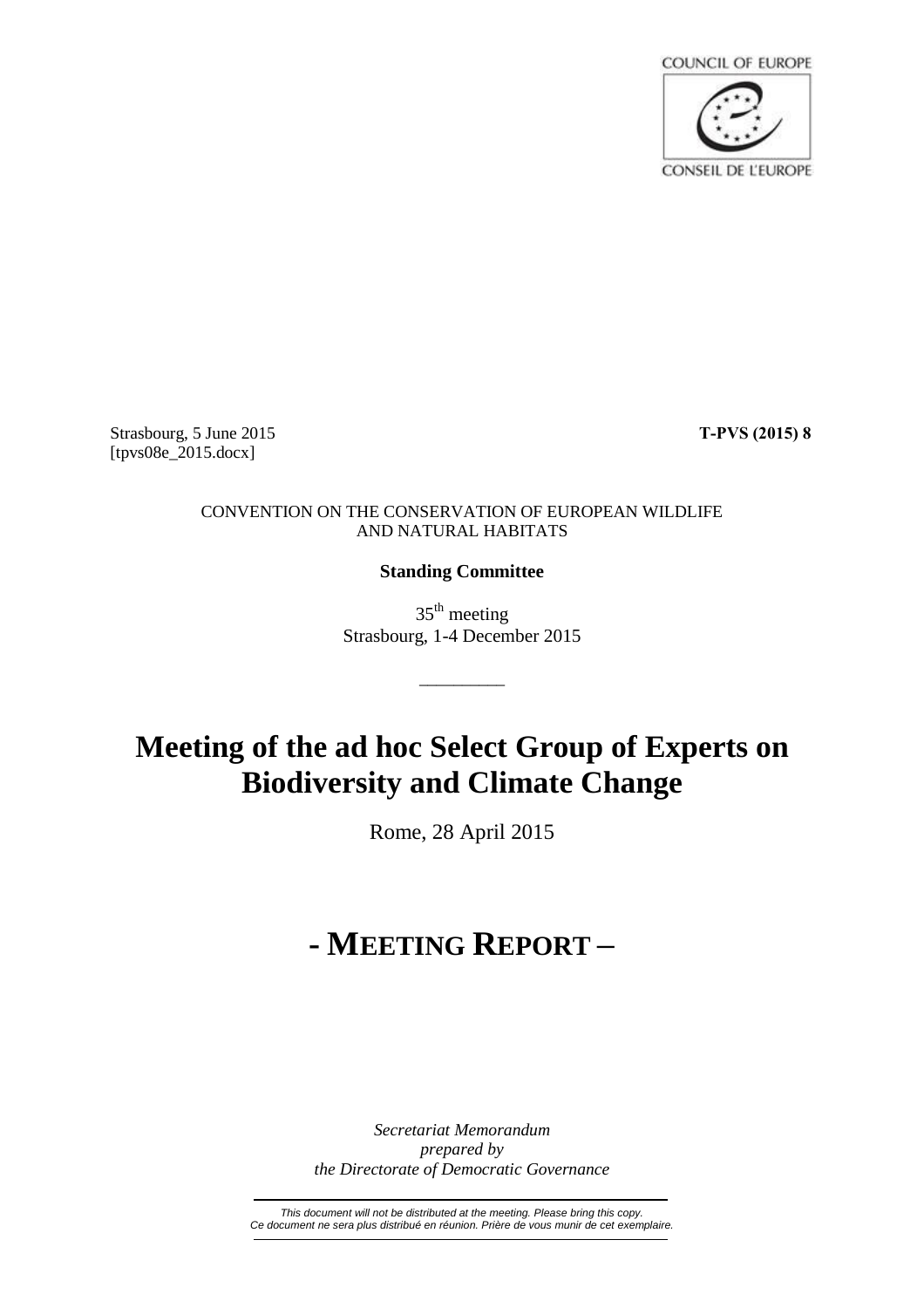## **1. OPENING OF THE MEETING**

The Chair of the Group of Experts on the Biodiversity and Climate Change, Ms Hasmik Ghalachyan, opened the meeting of the ad hoc Select Group on Biodiversity and Climate Change by welcoming the participants and thanking Italian authorities for their hospitality. She further expressed appreciation for the Parties having volunteered to contribute to the meeting, and thanked the speakers for accepting bringing their knowledge into the work of the Convention. She then passed the floor to the Secretariat for the introduction to the background and aims of the meeting.

Ms d'Alessandro joined the Chair in welcoming the Parties and the speakers for their commitment towards the work of the Convention, and particularly greeted Prof Brian Huntley for accepting to deliver a key-note speech as an introduction to further debates. She then recalled that the Group of Experts on Biodiversity and Climate Change was set-up in 2007 to address the effects of climate change on the biological diversity covered by the Convention, including impacts on species and habitats, on protected areas, and on ecological networks. Based on scientific reviews, the Group was tasked to propose to the Standing Committee advice and guidance for Parties on developing appropriate adaptation management policies and actions, to address the challenges of climate change in the implementation of the Convention.

At that time, the Group of Experts was the only one of its kind in Europe. Since its establishment, the Group has elaborated a series of science-based technical reports, leading to Recommendations that were subsequently adopted by the Committee. These documents also supported the work undertaken at both EU (regional) and UN/CBD (global) levels.

In 2012, the Group monitored the implementation of the adopted Recommendations. The conclusions of the assessment's report were not necessarily positive, as they identified important gaps in the implementation of some of the areas covered by the recommendations. However, the independent experts in charge of the evaluation noted that the information submitted by the Parties did not always reflect the multiple initiatives and efforts put in place at national level.

The Group held its last meeting in June 2014. On that occasion, the Secretariat prepared an overview of the results achieved, taking the Group's work-plan as a baseline. The overview concluded that the Group had fulfilled its mandate in terms of standard-setting, but enforcement of the recommended measures was again low, with still little or no progress on some crucial issues. Therefore, the Secretariat suggested that continuing the work on climate change under the Bern Convention be conditional on the renewed commitment of the Parties towards achieving tangible results.

At its last meeting (December 2014) the Standing Committee discussed the matter and expressed strong support for continuing to work on climate change, provided that a restricted group of volunteering Parties meets in 2015 to prepare a renewed work-plan.

Ms d'Alessandro further stressed that nine Parties volunteered to join the ad hoc Select Group of Experts (Armenia, Bosnia and Herzegovina, the European Union, France, Italy, Norway, Poland, the Slovak Republic and Switzerland). Soon after the Standing Committee meeting the RSPB, Natural England, and the CMS offered their contribution as Observers.

In conclusion, Ms d'Alessandro explained that a draft work-plan based on the proposals made at the present meeting will be examined by the Bureau (in September), prior to the submission to the Standing Committee for possible endorsement.

#### **2. ADOPTION OF THE AGENDA**

The Chair apologised for Ms Nertila Sadedini, who was scheduled to present Albanian policies on climate change but is absent due to last-minute, unforeseen circumstances. The Chair invited the participants to consider the draft agenda with this minor amendment.

The Agenda was adopted.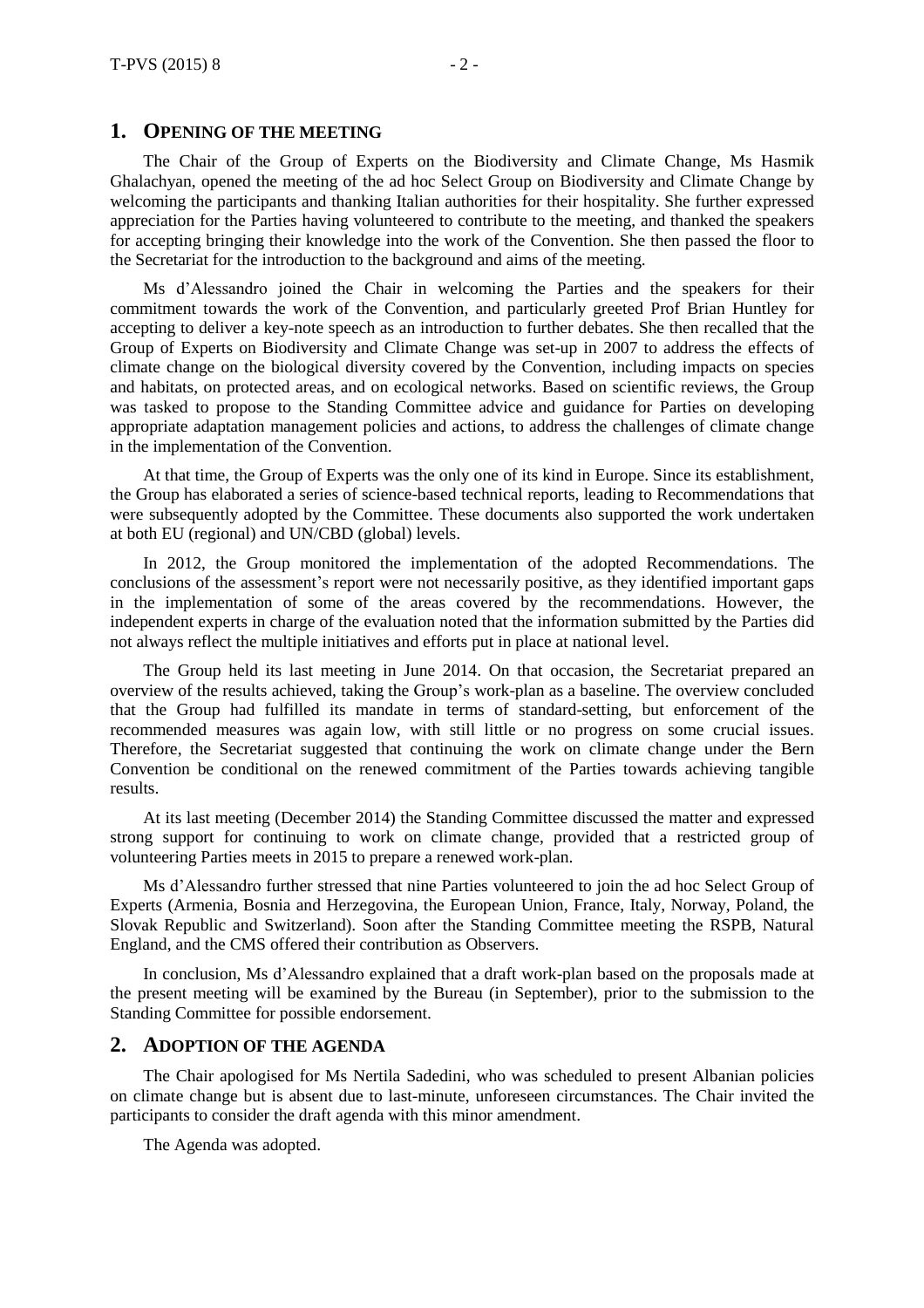## **3. KEYNOTE SPEECH: CLIMATIC CHANGE AND BIODIVERSITY CONSERVATION**

In his keynote [address,](http://www.coe.int/t/dg4/cultureheritage/nature/Bern/ClimateChange/Documents/042015/Brian_Huntley_Climatic_change_and_biodiversity_conservation.pdf) Prof Huntley reminded attendees that the threat posed by anthropogenic climatic change to global biodiversity has been a well-known issue for more than 25 years now. Throughout this time, many scientists and researchers have been advocating for the urgent need to take climatic change into account when formulating biodiversity conservation strategies and undertaking management of protected areas and of the wider landscape. This has been the case also under the Bern Convention. It is therefore both distressing and disappointing to note the lack of tangible progress in the implementation of practical actions to address this threat in many parts of the world.

Based on this preliminary consideration Prof Huntley gave an overview of the evidence relating to anthropogenic climatic change, highlighting the challenges that this poses to the conservation of biodiversity. He then showed the response of some species to past climatic changes and explained how they are responding to the current ongoing climatic change. Prof Huntley stressed that there is only medium confidence that some species have responded to recent changes in climate through genetic adaptations. On the contrary, as confirmed by the last IPCC report, a large fraction of terrestrial and freshwater species face increased extinction risk under projected climate change during and beyond the  $21<sup>st</sup>$  century, especially as climate change interacts with other pressures, such as habitat modification, overexploitation, pollution, and invasive species.

Prof Huntley further recalled the relevant CBD targets by 2020, and reviewed the ten composite recommended actions put forward by the Standing Committee, compared to what remains to be done. The conclusions are mitigated and reflect the findings of the first monitoring assessment (2012). Some of the Parties have already taken action with respect to most of the ten summary recommendations, particularly by putting in place legislative or other frameworks to facilitate or enable such actions, but there is much less progress in the practical implementation of key measures. On a more positive note, Prof Huntley said that there are excellent examples of good practices that can be transposed, and recalled important guidance and vulnerability assessment frameworks elaborated by other entities, including the IUCN.

Finally, Prof Huntley presented a list of suggested priorities for future work [see document [T-](https://wcd.coe.int/ViewDoc.jsp?id=2322997&Site=&BackColorInternet=B9BDEE&BackColorIntranet=FFCD4F&BackColorLogged=FFC679)[PVS/Inf](https://wcd.coe.int/ViewDoc.jsp?id=2322997&Site=&BackColorInternet=B9BDEE&BackColorIntranet=FFCD4F&BackColorLogged=FFC679) (2015) 16] explaining, for each of them, the rationale and the reasons why the Bern Convention should address them. As a top priority, he identified the urgent need to take steps toward a wider and more complete implementation of the Group's past recommendations, especially [Recommendation](https://wcd.coe.int/ViewDoc.jsp?id=2010677&Site=&BackColorInternet=B9BDEE&BackColorIntranet=FFCD4F&BackColorLogged=FFC679) No. 159 (2012) on "the effective implementation of guidance for Parties on [biodiversity](https://wcd.coe.int/ViewDoc.jsp?id=2010677&Site=&BackColorInternet=B9BDEE&BackColorIntranet=FFCD4F&BackColorLogged=FFC679) and climate change". He recognised that climatic change is a challenge but invited the Parties to consider it as an opportunity too. For instance, climatic change introduced a tendency to value ecosystems and the services they provide, and promoted the development of green infrastructures.

A debate followed the presentation, with questions on the projections about: i) other threats that may magnify climate change impact, including invasive alien species; ii) the need to reassess more frequently the conservation status of the most vulnerable species; iii) the benefits of sharing best practices, particularly from the countries which have already elaborated their own smart and specific matrix for action.

Participants also raised the need to assess and communicate on the impact that climate change has and will have on ecosystem services, as a good way to promote action at the political level.

## **4. IMPLEMENTATION OF RELEVANT STANDING COMMITTEE RECOMMENDATIONS**

The Chair recalled that this session was intended to present some examples of concrete actions undertaken by Parties for the implementation of relevant recommendations, with a focus on the challenges and success.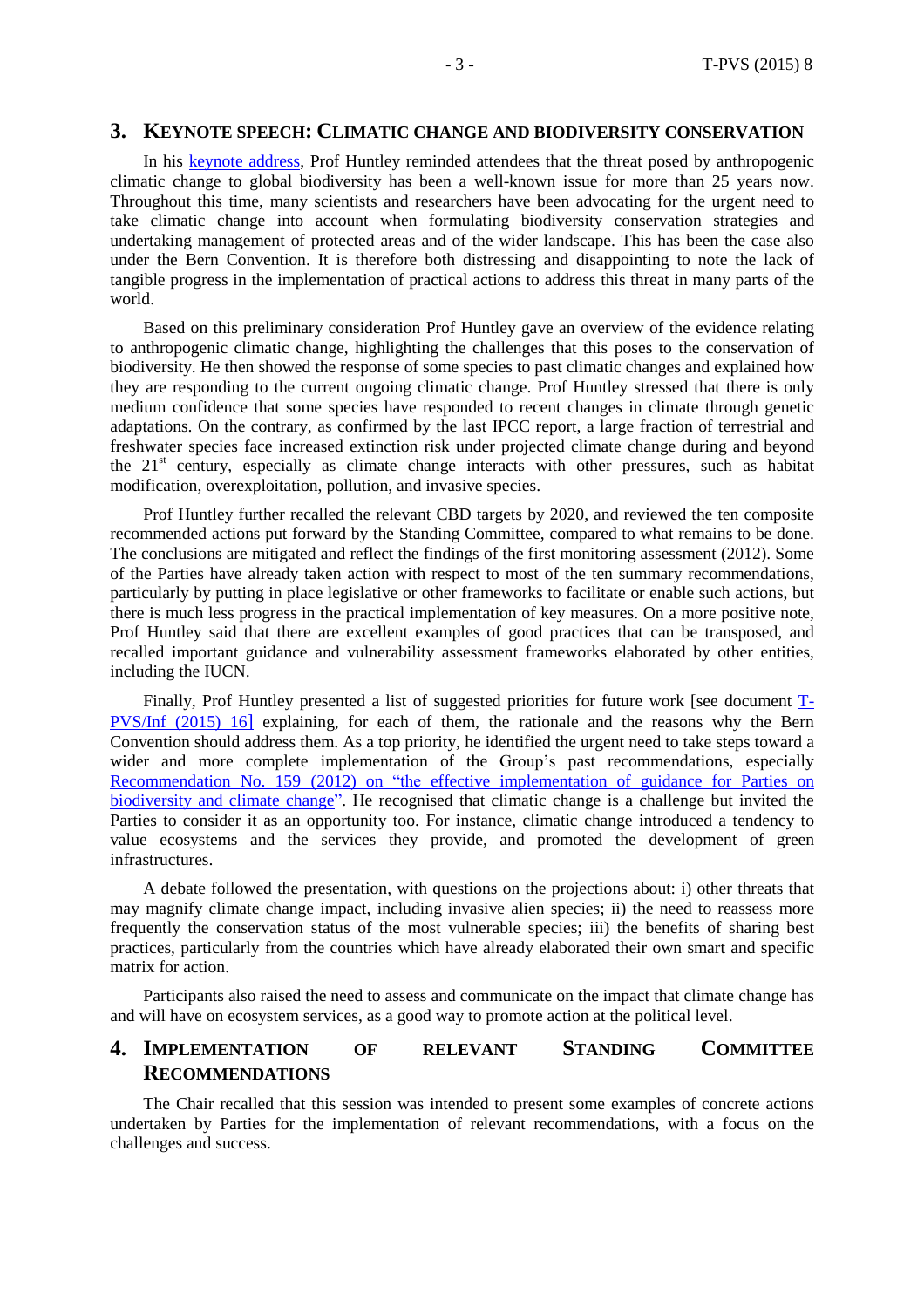Mr Gian-Reto Walther, representing the Swiss Federal Office for the Environment, presented the [Experience of Switzerland in addressing climate change and biodiversity at national level.](http://www.coe.int/t/dg4/cultureheritage/nature/Bern/ClimateChange/Documents/042015/Walther-GoE_CC_2015.pdf) Mr Walther gave an overview of the main impacts affecting Switzerland as a result of climate change, primarily the progressive retreat of the glaciers and the increase in the recurrence of extreme events and natural hazards. He also detailed such other consequences as an extended vegetation period, the enhanced production conditions for crop cultivation, the destabilization of protection and production forests, and the migration of some plant and animal species.

To respond to these changes Switzerland adopted a national adaptation strategy that builds on the opportunities offered by climate change instead of focusing exclusively on its negative impact. The strategy aims to minimise the risks posed by climate change and to increase the adaptive capacity of natural resources by involving all affected sectors around the same scheme or matrix. The country identified and evaluated the different needs for action, classifying them according to the sensitivity to climate change and the importance of the impact per sector. This enabled them to establish a priority scale for intervention across the various levels from the gene pool to ecosystem services.

The strategy takes both species and habitats into account and also considers interrelated threats such as the further spread of invasive alien species in a climatic change context. The implementation of the Swiss climate change adaptation strategy is ensured through a dedicated Action Plan that identifies eight fields of action, synchronized with the work based on the Swiss Biodiversity Strategy.

As a conclusion to his presentation, Mr Walther emphasised the transboundary nature of climate change because it requires international collaboration and exchange of knowledge. The Group of Experts on Biodiversity and Climate Change offers an excellent opportunity to serve as a forum in this respect.

One of the questions raised during the discussion concerned the further development of biofuels as a response to climate change. Mr Walther explained that this issue may serve as an example that consequences of national adaptation measures need to be assessed not only upon the impact that they have at the national level but also at the global one.

 $\triangleright$  Mr Libor Ulrych, from the State Nature Conservancy of the Slovak Republic presented his country's experience in the "Implementation of the [National Strategy for climate change"](http://www.coe.int/t/dg4/cultureheritage/nature/Bern/ClimateChange/Documents/042015/Slovak_Republic_Bern_Rome_20150428.pdf), with a focus on the challenges ahead.

The national strategy for adaptation is largely based on technical and scientific reports and guidance elaborated by the EU and the Carpathian Convention Working Group on Adaptation to Climate Change. It was prepared by a dedicated interdepartmental working group established under the Ministry of Environment and was adopted by the government in 2014.

The national strategy focusses, for what concerns biodiversity, on three main issues: invasive alien species, forests, and wetlands and peatlands. The latter are particularly important habitats for their role in carbon sequestration and water treatment. EU Structural funds will be used for the implementation of some priority axes, listed and described in an operational programme.

In terms of implementation, the lack of a sectoral approach and the administrative distribution of the competencies between different ministries pose some difficulties. For instance, forests are under the governance of the Ministry of Agriculture while climate change is dealt with by the Ministry of Environment. The mechanisms for active inter-ministerial collaboration on matters of common interest have not been set yet.

On a more scientific level, the lack of knowledge on the potential impact of some energy sources is also problematic. This is the case for biomass energy plantations that, while considered to be a "green energy" and thus financially supported by the EU, may be a potential source of invasive plants. Small hydropower plants may also pose danger as they involve changes in hydrodynamics that may affect fish species. The photovoltaic power systems are another controversial source of energy as they may negatively impact grasslands. Mr Ulrych called for more efforts in the investigation of the impact of alternative energy sources.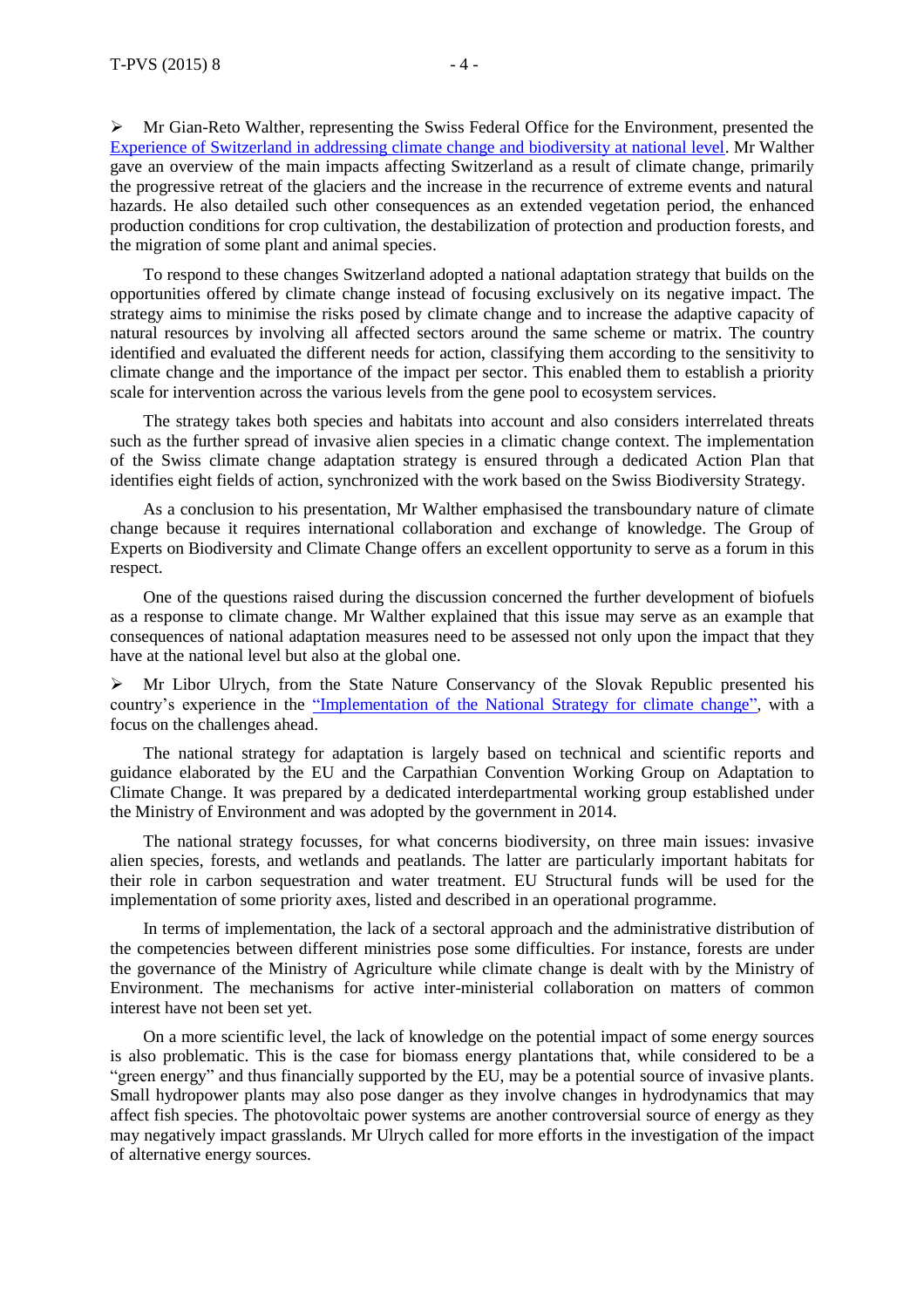Finally, Mr Ulrych presented concrete examples of plant species for which the response to climate change remains unclear. Even if the biology and ecology of some species is known, he highlighted the fact that for the majority of species these information are lacking.

He concluded by emphasising that while the adoption of national adaptation strategies is certainly an important step, their subsequent implementation may be a real challenge and should be addressed with increased efforts and resources.

 Ms Mirjana Milićev gave a presentation on "The impact [of climate Change in Bosnia and](http://www.coe.int/t/dg4/cultureheritage/nature/Bern/ClimateChange/Documents/042015/Climate_Change_and_Biodiversity_BiH.pdf)  [Herzegovina"](http://www.coe.int/t/dg4/cultureheritage/nature/Bern/ClimateChange/Documents/042015/Climate_Change_and_Biodiversity_BiH.pdf), providing the interesting perspective of a developing country having very recently faced the consequences of extraordinary floods. She stressed that the economy of Bosnia and Herzegovina relies very much on agriculture, forestry, energy and tourism. All of these sectors are severely affected by increasingly frequent natural disasters. The economic impact of these natural hazards is estimated to have reached 15 per cent of the country GDP in 2014.

To respond to this crisis, Bosnia and Herzegovina has taken some important steps on both the national and international level. In terms of immediate reaction to natural hazards, the country established a regional early warning system on forest fires, heat waves, storms, floods, droughts and other disasters. Furthermore, the authorities are preparing a project proposal for IPA grants to be devoted to flood protection. Cooperation with neighboring countries on sustainable development of underdeveloped areas has also been intensified.

In terms of strategic approach to climate change, Bosnia and Herzegovina has adopted a Climate Change Adaptation and Low-Emission Development Strategy, in compliance with the requirements of the UNFCCC. However, implementation is weak, mainly due to the lack of scientific knowledge on climate variability in the country. Another major obstacle to tangible results is the complex administrative structure, which splits the responsibilities between the Council of Ministers, the Federation, and the entity governments.

The overall discussion that followed the presentations of the three national experiences concluded that climate change needs to be considered an urgent matter and approached on a long-term and global basis. The complexity of the issue should not be an excuse for avoiding action. Climate change should be taken into account when formulating biodiversity conservation policies, but it is equally important to integrate biodiversity more prominently into the climate change debate and to promote intersectoral cooperation. Finally, international cooperation should promote investigation and research on the national and global impacts of climate change mitigation measures.

The Chair thanked the speakers for sharing their national experiences, which showed different approaches, challenges, and possible solutions.

#### **5. CHALLENGES AND OPPORTUNITIES FOR FUTURE WORK**

The Chair explained that this session was scheduled to present possible topics to be included in the next programme of work of the relevant Group of Experts.

 $\triangleright$  Prof Davide Pettenella, from Padova University (Italy), presented the links between [Ecosystem](http://www.coe.int/t/dg4/cultureheritage/nature/Bern/ClimateChange/Documents/042015/Rome_Pettenella_Biodiversity_Green_Economy.pdf)[based services and green economy.](http://www.coe.int/t/dg4/cultureheritage/nature/Bern/ClimateChange/Documents/042015/Rome_Pettenella_Biodiversity_Green_Economy.pdf) He stressed that people tend to believe that green economy now recognises the value of ecosystem services and that this has stimulated the "green growth", with a positive circle where investments take environmental services into account. However, this is a too simplistic representation of the reality. It is still problematic to connect the needs of biodiversity conservation and the development of a really green economy. Prof Pettenella gave two different definitions of "bio-based economy". The first one is based on the so-called adaptive strategy that uses conventional wisdom adapted to new technologies and contexts; the other one is based on a strategy for synergies that considers green economy not only as a tool for the protection of the natural capital but also as a way to ensure equity and social inclusion.

Based on these preliminary considerations, Prof Pettenella explained the consequences of associating biodiversity conservation to the market's development. In fact, the fluctuation of the market may create instability not only in the demand but also in the supply. If the market is unstable, the biodiversity providing the services object of the market becomes more vulnerable, and the resources devoted to its management are progressively reduced as they represent costs and lose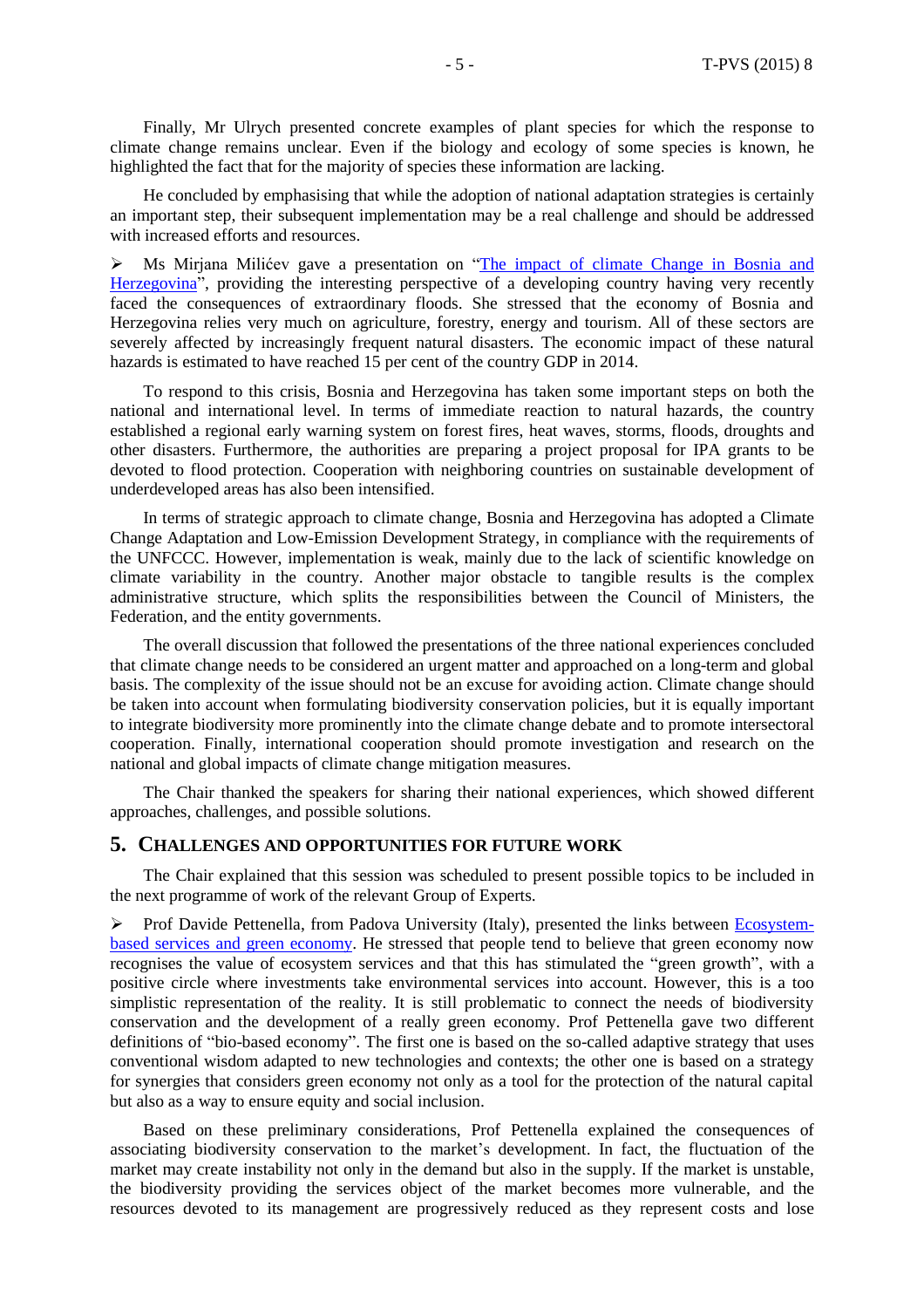The development of the green economy has also brought some new policy tools, but this may be another risk linked to the "financialisation" of biodiversity conservation. The number of actors involved in the management of these services raises, so as the number of transactions, the standard setting authorities, the accreditation authorities and the financial institutions. The result is the consequent increase of the transactions' costs and, in some cases, a speculative or illegal behavior.

In the views of Prof. Pettenella, some ecosystem services are associated to critical natural capital that cannot be traded and reproduced in reasonable time. In addition, many ecosystem services, in particular those related to the biodiversity offset, cannot be easily standardised and marketed like usual commodities (the loss of a rare species cannot be compared to the loss of other material goods). It is fundamental to take ethical motivations into account when managing public goods.

Participants appreciated to have a discussion on a topic that is not usually dealt with by the Bern Convention. They agreed with the view presented and emphasised on the right of nature to exist *per se*, without being necessarily considered as a simple service to human beings. The participants referred to the preamble of the Convention, which considers nature for its intrinsic value that must be preserved and passed on to future generations.

In conclusions, participants agreed that this matter is too technical to be considered by the experts appointed under the Bern Convention in the frame of a work-plan, but there is scope for inviting speakers to update the Group of experts on this topic from time to time.

 Mr Colin Galbraith, Councillor for Climate Change for the CMS, presented the ["CMS](http://www.coe.int/t/dg4/cultureheritage/nature/Bern/ClimateChange/Documents/042015/CMS_Colin_Galbraith_CLIMATE_CHANGE_APRIL_2015.pdf)  [Programme of Work on Climate Change and Migratory Species"](http://www.coe.int/t/dg4/cultureheritage/nature/Bern/ClimateChange/Documents/042015/CMS_Colin_Galbraith_CLIMATE_CHANGE_APRIL_2015.pdf), including the role and opportunities for the Bern Convention.

Mr Galbraith explained the reasons why the CMS decided to devote special attention to climate change, and detailed the steps which led to the adoption – by the CMS Conference of the Parties - of Resolution 11.26 (2014). The latter identifies the priorities for CMS future work and details the tasks to be carried out by its specific working group, mandated to assess the situation in a rapidly changing context. The working group will of course rely on available science, but will also deal with emerging issues regarding migratory species and their vulnerability to climate change. It will further have to identify and prioritise options for future research, changing the focus from mitigation to adaptation so to increase species' resilience. The working group should serve as a platform for knowledge exchange, as well as stimulate cooperation among parties and implementation of concrete actions.

One of the main challenges that the working group will have to face is the lack of effective evidence-base on long term trends of biodiversity. There is a need for new science and research to better understand the interactions between physical, biological and chemical processes.

Other challenges for delivery are:

- Improving the communication channels between science and policy levels;
- Achieving species' prioritisation, after careful vulnerability assessments;
- Building the necessary capacity, also at national level:
- Ensuring synchronisation of CMS work with the work of other Conventions, developing a common set of priorities.

Mr Galbraith concluded his presentation highlighting the complementarity between the Bern Convention and the CMS, the first taking habitats and non-migratory species into account, the second having a much larger geographical scope and undiscussed leadership and expertise on migratory species. Delivering in partnership could be a successful option.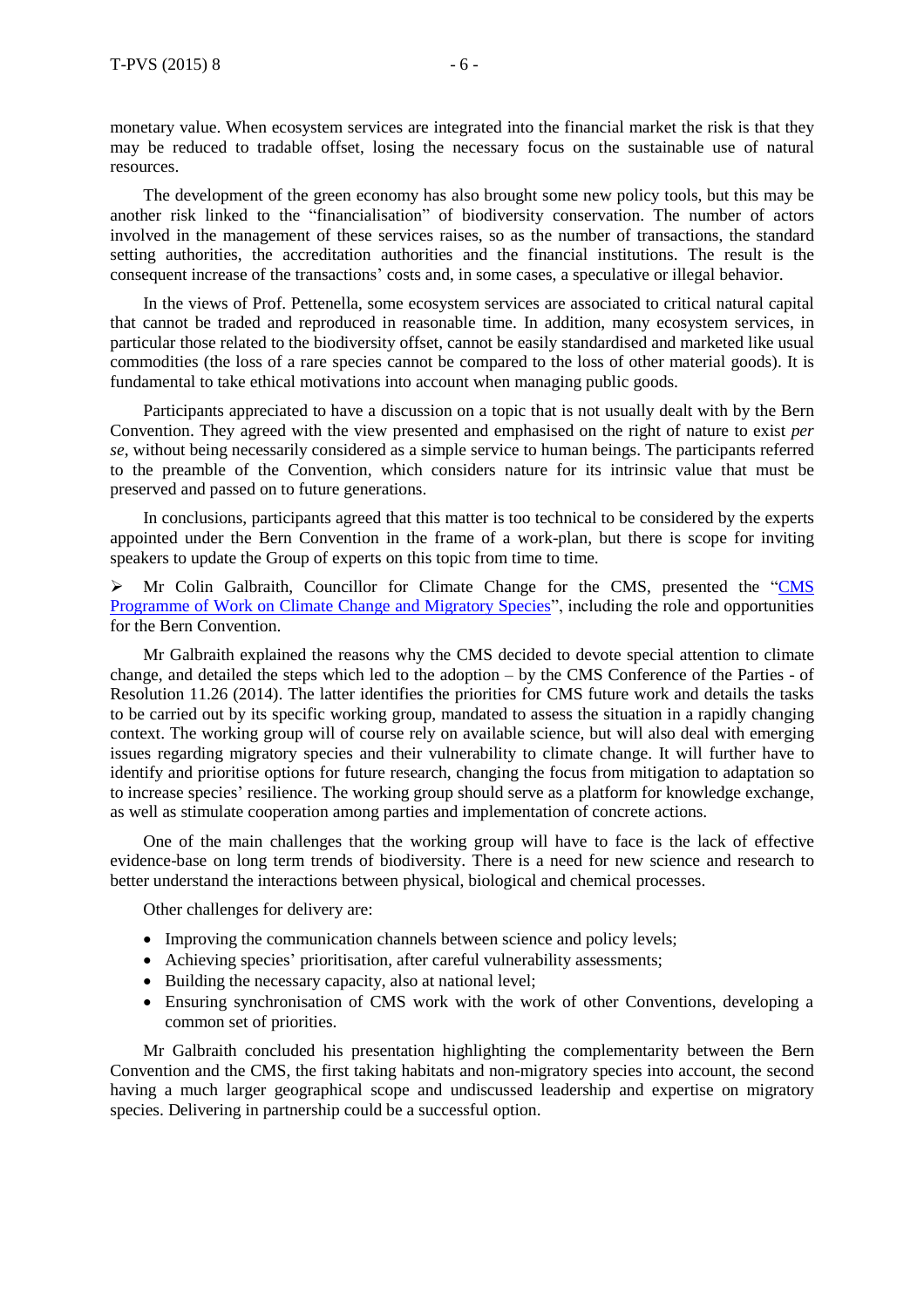The discussions which followed mainly focused on priority setting: this is undoubtedly a need, and, at the same time, a very difficult task both in terms of resources and of approaches. Prof Huntley expressed the view that the priority should be supporting the processes that ensures ecosystem services, rather than the species. In fact, if the ecosystems are well preserved, they will also ensure the long-term conservation of the species. Other participants were more in favour of a balanced approach, taking into account the vulnerability of some very important species. Participants agreed that cooperation between the CMS and the Bern Convention on climate change related issues should intensify.

 Ms Karin Zaunberger, Policy Officer at the Directorate-General of Environment, European Commission, gave a presentation on ["The biodiversity-climate change link and opportunities for](http://www.coe.int/t/dg4/cultureheritage/nature/Bern/ClimateChange/Documents/042015/Karin_Zaunberger_Bern_expert_group_28_April.pdf)  [convergence in implementation of different policies"](http://www.coe.int/t/dg4/cultureheritage/nature/Bern/ClimateChange/Documents/042015/Karin_Zaunberger_Bern_expert_group_28_April.pdf). Ms Zaunberger presented the vicious circle according to which climate change provokes a decrease of biodiversity that results in turn into an additional increase of its negative impacts. She then suggested taking a different, more positive approach, and working on increasing resilience to decrease vulnerability.

Ms Zaunberger further presented the whole range of tools and concepts elaborated or used by the European Union (including the Green Infrastructure and ecosystem-based approaches to climate change) as examples of best practices that make use of the adaptive forces of nature, involve people in its management, and build a common sense of responsibility.

Ms Zaunberger presented the Policy framework for work at the EU level, and recalled that EU grants are available for projects aiming at adaptation or at ecosystem-based adaptation. Moreover, the EU 2020 Strategy sets the target of devoting at least 20 per cent of the multi-annual financial framework for the period 2014-2020 to climate change objectives and climate mainstreaming into a range of EU policies.

In terms of suggestions for future Ms Zaunberger advocated for approaches that convert challenges into opportunities. She stressed the need to divest from measures which have negative impacts on biodiversity and invest on actions capable to restore and conserve biodiversity. She concluded by encouraging multisectoral partnership and convergence in implementation so to have a stronger impact in terms of results.

Participants discussed about the suggestion, put forward by the Secretariat, of aligning forces at both national and international levels in order to achieve greater impact through coordinated messages and actions. A possibility could be to facilitate joint working group(s) on biodiversity and climate change, or even to establish a Partnership for Climate Change among international Organisations and/or Conventions.

 $\triangleright$  Mr Simon Duffield (Natural England), with the contribution of Mr Olly Watts (RSPB), gave a presentation on the ["Integration of climate change adaptation into the management of ecological](http://www.coe.int/t/dg4/cultureheritage/nature/Bern/ClimateChange/Documents/042015/Rome_Simon_Duffield.pdf)  [networks: site and landscape response"](http://www.coe.int/t/dg4/cultureheritage/nature/Bern/ClimateChange/Documents/042015/Rome_Simon_Duffield.pdf).

Mr Duffield explained that the aim of the presentation was to highlight that the impacts climate change are already being felt on the natural environment, demonstrate the importance of the protected site network to adaptation, and pose the question as to whether the current suite of protected sites and their management are sufficient to deliver the aspirations of the Bern Convention for species and habitats in the face of a changing climate

Evidence was presented from the UK on observed changes in the distribution of species, the timing of phenological events, the composition and interactions of communities consistent with a changing climate. Importantly it was stated that, alongside the harmful impacts on many species, many other species will benefit from climate change, illustrated with the example of Hymenoptera in the UK. This highlights that attention should be focused on those species and habitats most vulnerable to climate change. He emphasised the importance of implementing existing guidance on adaptation and described how climate change adaptation was being embedded into the management of protected sites in the UK.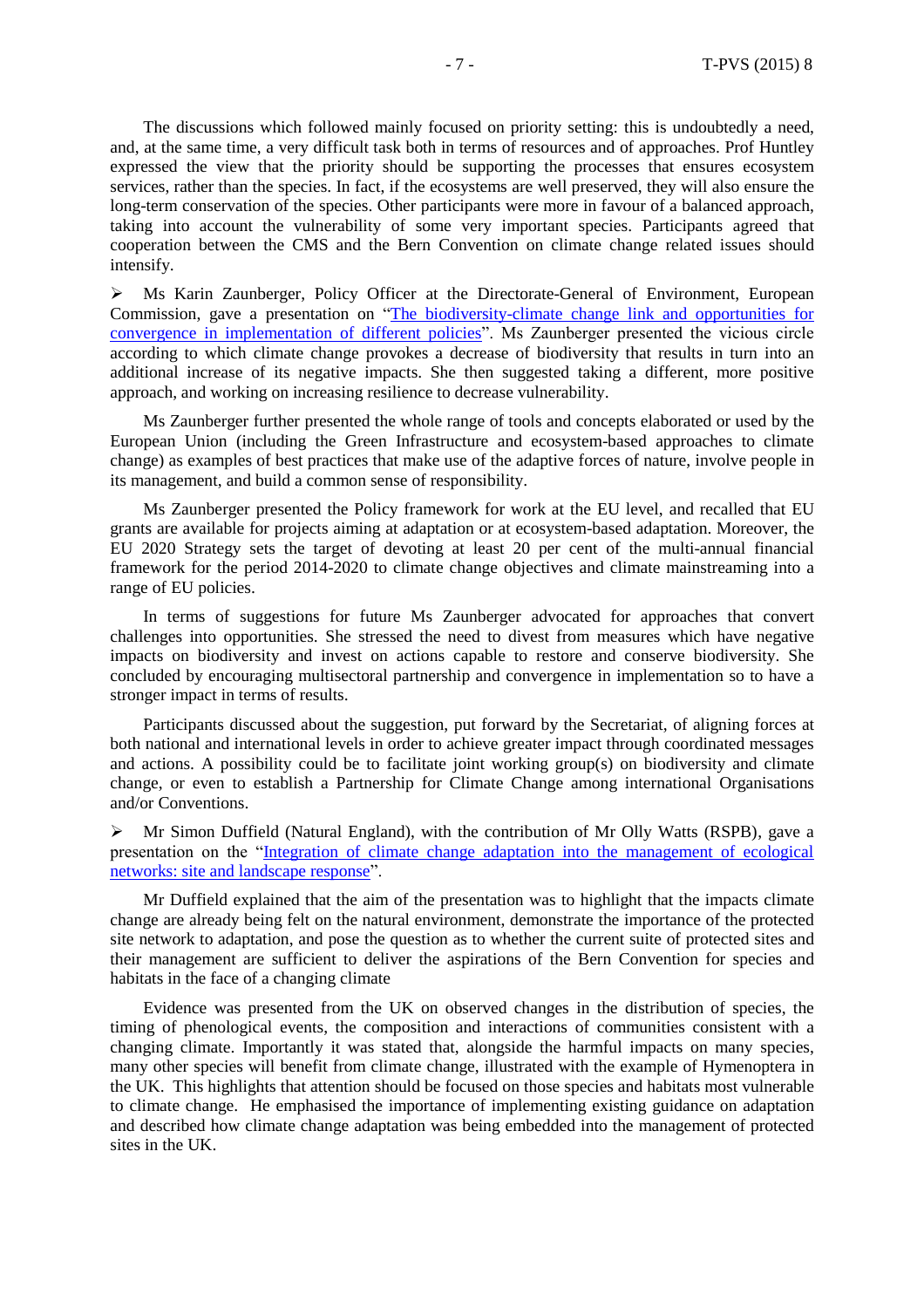Continuing with the presentation, Mr Olly Watts described a qualitative adaptation assessment framework tool developed by the RSPB, which enables climate change adaptation to be considered and embedded into site and landscape management programmes. He showed some practical outcomes of using this approach in the UK and beyond, including the development of partnership working at the landscape scale. .

Mr Duffield then presented evidence demonstrating the importance of protected sites both for "leading edge" and "trailing edge" species.

Through the slides that followed, Mr Duffield introduced a case study from the UK on how to learn lessons from the implementation of best practice. He reported on a review done in 2011 in the UK by Professor John Lawton, whom investigated whether the existing "site based" interventions were sufficient to build resilience of designated species and habitats to climate change, and whether there were sufficient protected sites in the correct place to adequately respond to climate change. The conclusions of this assessment were: i) that many of the sites were too small; ii) that historic habitat loss would certainly lead to the decline of many species; iii) that natural processes were going to be lost; iv) and that many sites were therefore not adequately protected.

Based on these considerations, the UK identified a series of priority actions that were likely to build the resilience of protected areas and ecological networks. These consist of increasing the size of biodiversity areas, restoring existing habitats, creating new habitat patches, and linking existing patches through ecological corridors and stepping stones in the wider countryside.

As a conclusion, Mr Duffield stressed the need to build resilience at both a site and landscape scale as a way to promote adaptation, which should also encompass facilitating change. He suggested that the Bern Convention gives particular emphasis to the role that protected areas, ecological networks and landscapes play in this process and that the new work programme should review whether the existing provision was sufficient.

Prof Huntley supported Mr Duffield's final statement and illustrated this by an evaluation of the capacity of IBAs in Africa that showed their ability to provide adequate and suitable habitat to species affected by climate change. However, he stressed that these positive results were only possible because the species used the whole IBA network, not only the national ones, highlighting the increasing importance of setting-up functionally connected ecological networks.

 $\triangleright$  Ms Linda Dalen, from the Norwegian Environment Agency, presented Climate Change: [challenges in the Arctic,](http://www.coe.int/t/dg4/cultureheritage/nature/Bern/ClimateChange/Documents/042015/Linda_Dalen_Climate_change_challlenges_in_the_Arctic_Bern_convention_Expert_meeting_Rome_28_April_2015.pdf) as one of the issues that the Convention might wish to address in its future work-plan on climate change.

Ms Dalen, presented IPCC's projections according to which warming is expected to be stronger in the Arctic region, with negative consequences on the sea ice cover, on the permafrost, on the volume of the glaciers, on the river flows and lake water temperature, among others. She further presented the observed impact of climate change on Arctic terrestrial and marine ecosystems, as well as on the food production and livelihoods. Among the consequences of climate change she mentioned the decreased survival of some polar bears, declines in populations of muskoxen and caribou, and the raising conflicts (for food competition for instance) among species that are moving from a region to another.

According to the working group of the Arctic Council on the Conservation of artic flora and fauna (CAFF), climate change is the most serious threat to Arctic biodiversity, exacerbating all other threats, including invasive alien species. The latter are nowadays low in numbers and types but are expected to increase in the near future.

The CAFF put forward a number of recommendations following the Arctic Biodiversity Assessment carried out in 2013. The time-frame for their implementation is 2013-2021. Ms Dalen considered that the Bern Convention could efficiently support CAFF's work by involving parties outside the Arctic region. However, she raised a number of questions for the participants. These concerned:

 $\bullet$  the fact that the Russian Federation – which is exploiting Arctic natural resources – is not Party to the Convention;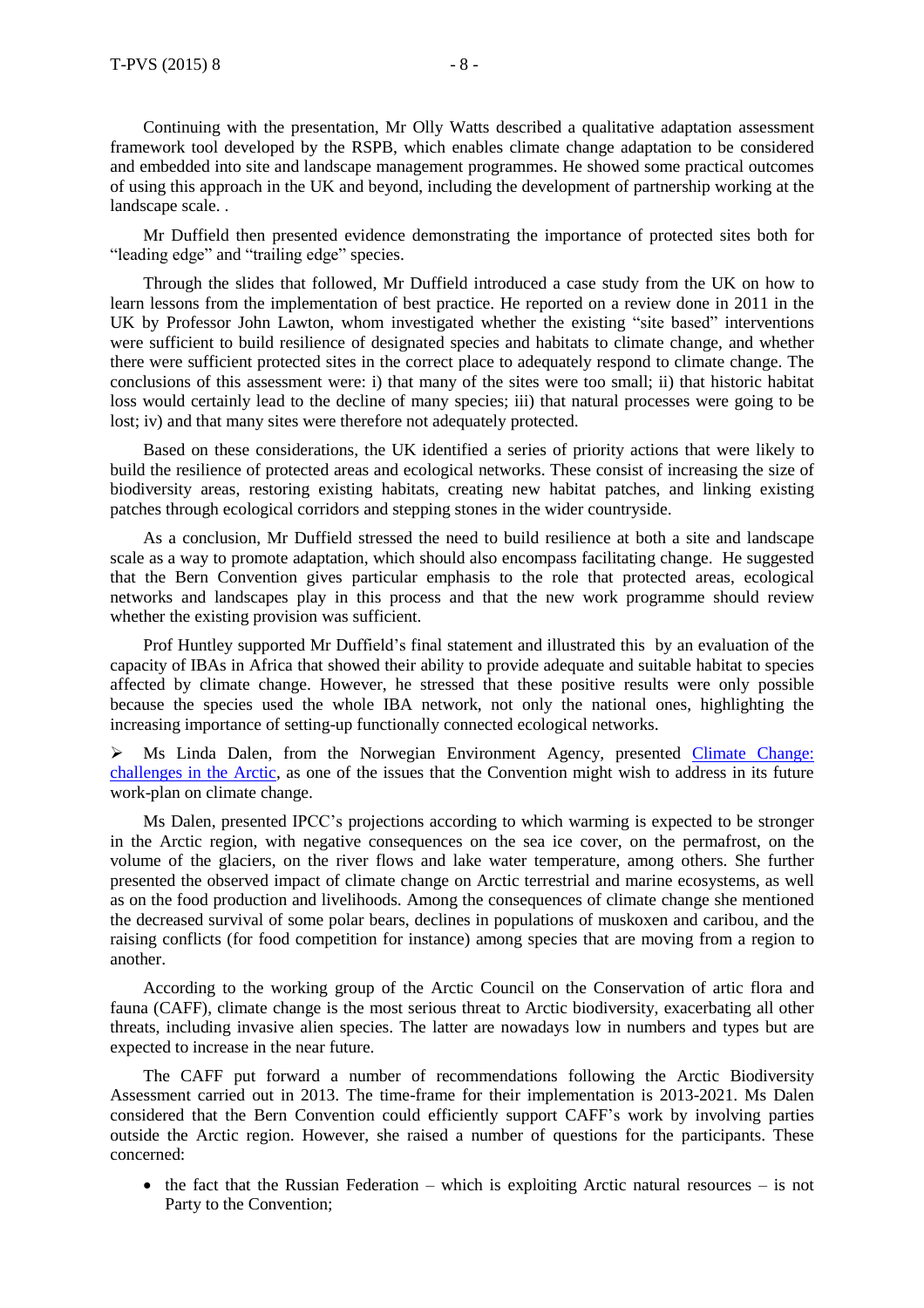- The exclusion of Jan Mayen and Svalbard from the application of the Convention;
- The fact that the Convention doesn't protect some key Arctic species such as the polar bear;
- The fact that many arctic species have not been evaluated for threat status according to IUCN criteria.

Participants agreed that other institutions, like the Arctic Council should remain the main reference bodies for issues related to Arctic biodiversity and climate change. They also recalled that the Convention covers the whole European continent and thus has a wider geographical scope. Still, the situation in the Arctic will affect other European countries and it will probably worth asking the Standing Committee to address some specific recommendations to its 51 Parties.

Concerning the Russian Federation the Secretariat recalled that this country is a Council of Europe's member state and an Observer to the Bern Convention. The Recommendations of the Standing Committee may also address, although with less intensity, its Observers. Moreover, the Parliamentary Assembly of the Council of Europe (PACE) has already addressed the issue of the conservation of the environment in the Arctic, through a [Resolution](http://assembly.coe.int/nw/xml/XRef/Xref-XML2HTML-en.asp?fileid=17617&lang=en) adopted in 2008. In this document the PACE emphasises the high risk of warming of the Arctic region, underlining that exploitation of the region's mineral resources, especially in the Russian Federation, involves highly polluting activities. In this context the PACE calls on member and observer states of the Council of Europe in the Arctic region to:

- ensure the sustainability of the Arctic ecosystems;
- endorse the efforts to follow up within the Arctic Council and other international forums the findings of the Arctic Climate Impact Assessment (ACIA);
- develop international co-operation, enhance the effectiveness of environmental protection measures in view of the foreseeable more intense exploitation of the Arctic's natural resources;
- develop appropriate management schemes;
- develop sustainable natural resource management strategies, aimed at safeguarding the Arctic region from any form of uncontrolled development and non- sustainable exploitation of its natural resources, preventing the increased risks of pollution arising from the economic exploitation of the region and its natural resources, and managing growth in regional tourism in a sustainable, environmentally friendly manner.

Regarding the inclusion of Arctic species in the Appendices of the Convention, the Secretariat recalled that the Standing Committee has the duty of keeping under review the provisions of the Convention, including its appendices, and examine any modifications necessary to ensure that all species of European interest in need of protection are contemplated (Article 14). The Secretariat recalled that Appendix II of the Convention grants strict protection to the bear, including the polar bear. However, the challenge concerning the limitations of where the Convention applies requires also other considerations.

Based on these considerations the participants agreed that the Convention should address climate change impact in the Arctic region within its work-plan on climate change.

 Mr Piotr Tryjanowski, from the Poznan University of Life Sciences of Poland, gave a presentation on the "Impact of extreme weather events on local [communities](http://www.coe.int/t/dg4/cultureheritage/nature/Bern/ClimateChange/Documents/042015/Impact_of_extreme_Piotr_Tryjanowski.pdf) and possible response from the local [level"](http://www.coe.int/t/dg4/cultureheritage/nature/Bern/ClimateChange/Documents/042015/Impact_of_extreme_Piotr_Tryjanowski.pdf).

Mr Tryjanowski explained that "extreme events" are very complex scientific issues that have concrete impacts on human health, socio-economic development, and of course on nature. They should be addressed through long-term approaches and projects, something which is not very much favoured by the political level.

Mr Tryjanowski explained the links between changes in climate and the increase in the frequency and intensity of extreme weather events. He then presented some examples of consequences related to increase of extreme temperature, extreme precipitation, drought and floods. The evidence shows that climate impacts on human beings are determined by their level of exposure and vulnerability to extreme events.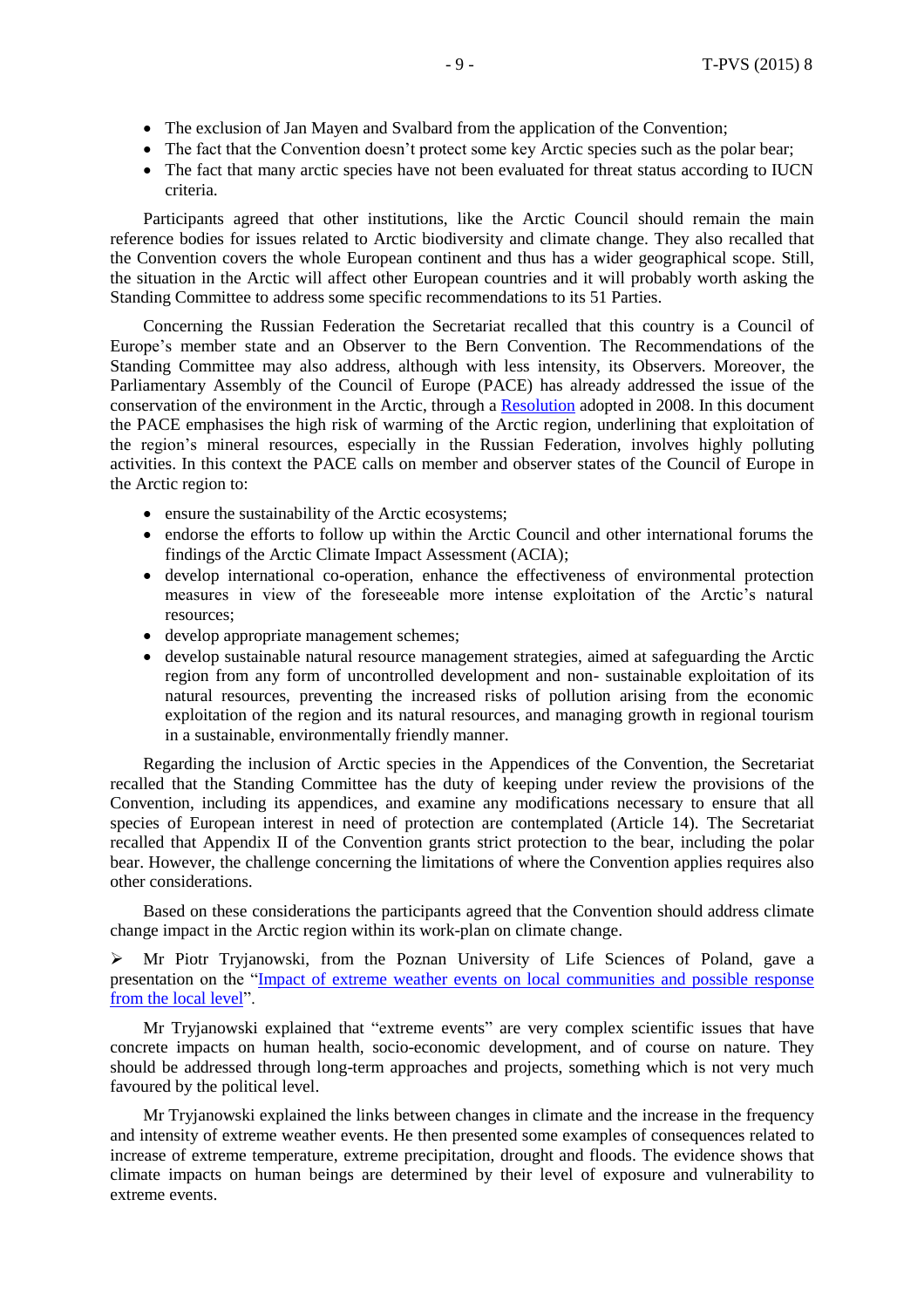Moreover, Mr Tryjanowski presented some of the approaches in place to secure a more sustainable and resilient future. The priority should be the promotion of climate adaptation so to reduce the risks of extreme weather events. As for prevention, Mr Tryjanowski said that even if investigation and research are improving, it remains very difficult to predict models applicable to disaster risk prevention strategies.

In conclusions, more efforts should be devoted to developing early warning systems and to reducing vulnerability and exposure.

Participants appreciated the interesting presentation but considered that this issue would not really fit under the mandate and resources of the Bern Convention. They decided to rely on more specialized bodies (for instance the UN Office for Disaster Risk Reduction, or the Council of Europe European and Mediterranean Major Hazards Agreement).

 Prof Carlo Rondinini, Research Scientist at Sapienza University of Rome and Coordinator of IUCN Global Mammal Assessment program, gave a presentation on "Mammal species' [resilience](http://www.coe.int/t/dg4/cultureheritage/nature/Bern/ClimateChange/Documents/042015/Carlo_Rondinini_climate_change.pdf) to climate change and tools for [conservation](http://www.coe.int/t/dg4/cultureheritage/nature/Bern/ClimateChange/Documents/042015/Carlo_Rondinini_climate_change.pdf) priority setting".

Prof Rondinini recalled that, once confronted to climate change, mammals have four main options: resilience, changing behavior and adapting to climate change, moving away, or getting extinct, locally or globally.

Prof Rondinini then presented the outcomes of researches, carried out mainly by the IUCN-SSC Climate Change Specialist Group, aimed at identifying which species are likely to be more resilient and which one would shift ranges instead, and where. He explained the methodology followed, the three main models used for assessing the species' vulnerability to climate change, and the categories of species targeted by the research. He further informed that the IUCN is publishing some Guidance on Climate Change vulnerability assessment which can be then used by Parties to carry out their own assessments.

Although research has very much advanced in the past years, and work is still ongoing, there are areas in need of immediate further investigation. In Prof Rondinini's views, it worths expanding the present analysis beyond birds, mammals and plants, and to address also all other vertebrates. Qualitatively it could be interesting to investigate how the Natura 2000 and the Emerald Networks would contribute to species' adaptation, as also raised by previous speakers. Finally, forthcoming work and research would certainly benefit from partnership or cooperation among different institutions.

Participants supported the suggestions made and recalled another example of successful cooperation with the IUCN, when the Standing Committee endorsed – under the form of a Recommendation – the guidance prepared by the IUCN on "Conservation translocations under changing climatic conditions".

 Mr Fernando Spina, Research Director at ISPRA, gave a presentation on "Migratory birds as indicators of environmental effects of climate change and tools for conservation priority setting". He based his talk on data collected and analysed in Italy, a country that has very much investigated migration across ecological barriers.

Mr Spina recalled that birds are among the best indicators of environmental effects of climate change, mainly because they offer the best time series of data across vast geographical areas, for large numbers of taxa in many different habitats. He also explained that one of the particularities of migratory species is that they are very sensitive to seasonal ecological conditions and may suffer from changes in seasonality. Some species may try to adapt but will not all necessarily succeed. Mr Spina presented different model scenarios, comparing the natural situation with the changes which are occurring at present because of climate change.

Mr Spina presented, in a very detailed manner, the results of specific monitoring projects targeting a number of species, the Barn swallow and the Garden warbler in particular. He explained what are the challenges that these species face during their migration, and how these challenges are increasing in changing climatic and weather conditions.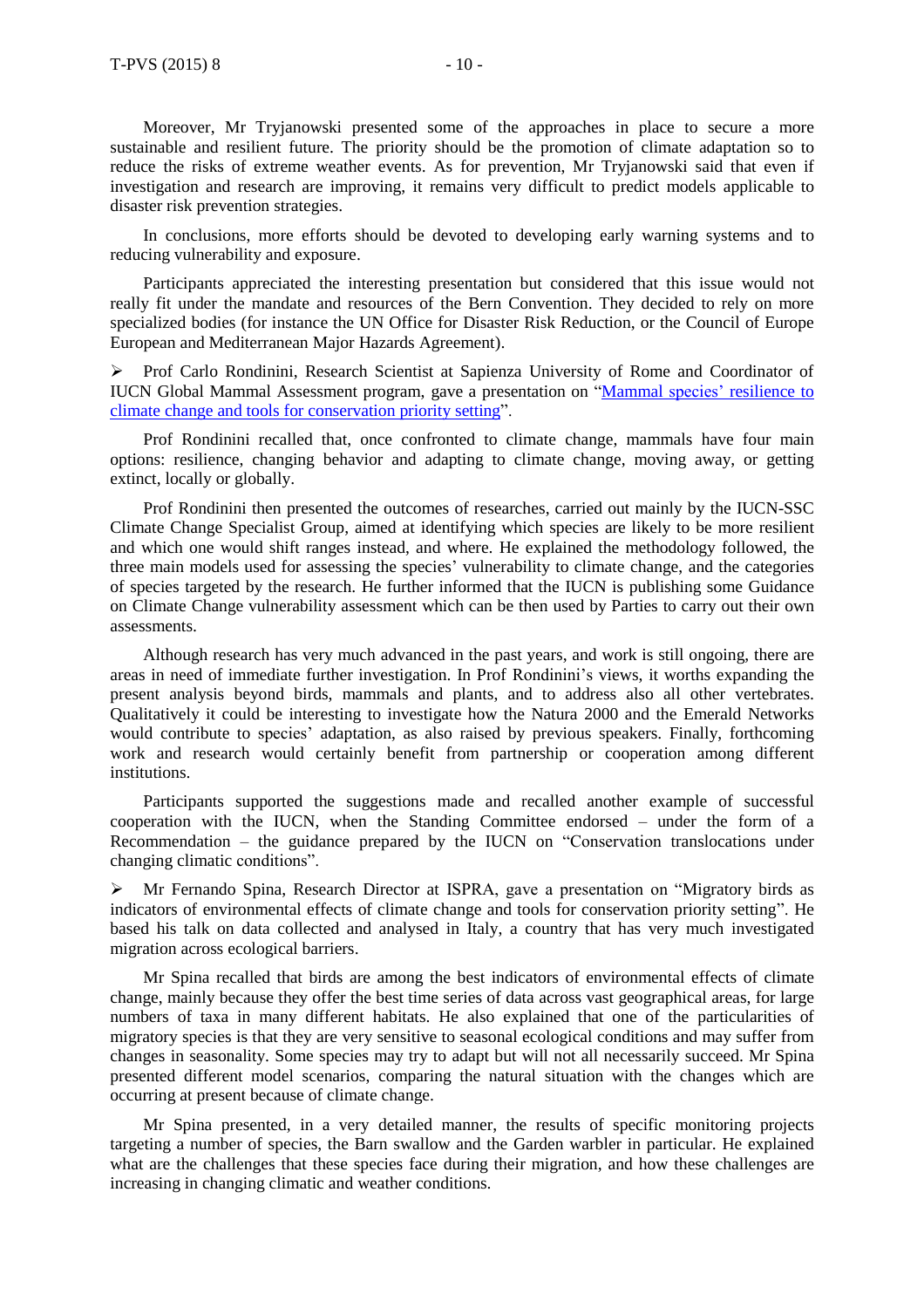In his conclusions, Mr Spina considered that the relation between migratory birds and climate change is perhaps the most relevant conservation issue at the global level and, as such, the Bern Convention should definitely include this topic in its future programme of work. Moreover, the Convention counts also with a Group of Experts on the conservation of birds and has the necessary tools for promoting implementation. The Parties to the Convention would probably support such a work also because migratory birds can help providing for indicators to be used as proxy for problems affecting human beings. In terms of delivery, Parties may count on already available monitoring schemes and analysis to anticipate critical scenarios. Finally, Mr Spina recalled the Memorandum of Cooperation between the Bern Convention and the UNEP/Convention on Migratory Species, and invited the Convention to join CMS work in this field.

Participants agreed with the views expressed.

 $\triangleright$  Mr Olly Watts, from the RSPB, gave a talk on the need to "Communicate efficiently on climate [change challenges and opportunities"](http://www.coe.int/t/dg4/cultureheritage/nature/Bern/ClimateChange/Documents/042015/Communications_Bern_Apr15_Olly_Watts.pdf), stressing that even during the present meeting it has been already recognised that communication on climate change and on wildlife adaptation is so far failing. Mr Watts recalled that societies are far from winning on climate change: we have twenty years left of current greenhouse emissions to stay within 2°C average global temperature rise. Current extinctions are beyond time's natural rate; we have massive economic problems to stay within climate change, and this is exacerbating social divides. He then made a critical analysis of the way in which we have so far communicated on climate change: using statistics, appealing to individuals as actors of change, relying on eco-friendly products, all of this to avoid an overall catastrophic scenario. The result is that people are probably aware of some of the impacts of climate change, they care about it and feel concerned, but prefer to keep the problem back on their mind as they are scared and do not feel empowered.

Mr Watts suggested that the messages conveyed on climate change should change and give people some reasons for hope, as shown by the good results of a new developing climate narrative. Communication on climate change is moving from the abstracts (the planet) to more direct concerns that affect individuals (food, water supplies, etc.). This new narrative builds on stories about climate change because stories can connect and empower people. Mr Watts presented some examples of positive communication that is achieving to shift the climate change topic from anxiety to action.

To conclude his presentation, Mr Watts explained why Parties should develop action on communication under the Bern Convention. Among the main reasons, he highlighted the fact that the nature conservation community has a lot of examples of success in adaptation which may become excellent, positive stories. Moreover, nature is a climate change issue. In terms of results, a good communication strategy on climate change will help people understanding in a more tangible way the impact of climate change and make climate change mitigation more acceptable. It will help further support the urgency for action, expand biodiversity conservation beyond the community of a few scientists, help raising money for implementation, encourage ecosystem services development, and promote intersectoral cooperation.

The question remains how to develop a communication strategy under the frame of the treaty, and who could deliver training for delegates from contracting parties. Another question raised during the discussion was how to ensure that those who receive the training are able to become trainers of their colleagues once back home. The proposal which got the support of the participants consisted in mandating the Group of Experts to entrust the preparation of guidance on communication, as well as of communication toolkits for delegates of contracting parties.

#### **6. PROPOSALS TO THE STANDING COMMITTEE TO THE BERN CONVENTION**

The Secretariat summarised the main conclusions of the meeting, which will be forwarded to the Standing Committee for endorsement under the form of a new Work-Plan for the Group of Experts on Biodiversity and climate change.

According to the ad hoc Select Group of Experts, the first priority for Contracting Parties should be to boost, as a matter of urgency, the implementation of existing guidance at national level but with a global perspective. In particular, efforts should concentrate on the implementation of Standing Committee [Recommendation](https://wcd.coe.int/ViewDoc.jsp?id=2010677&Site=&BackColorInternet=B9BDEE&BackColorIntranet=FFCD4F&BackColorLogged=FFC679) No. 159 (2012), through practical actions that will facilitate the ability of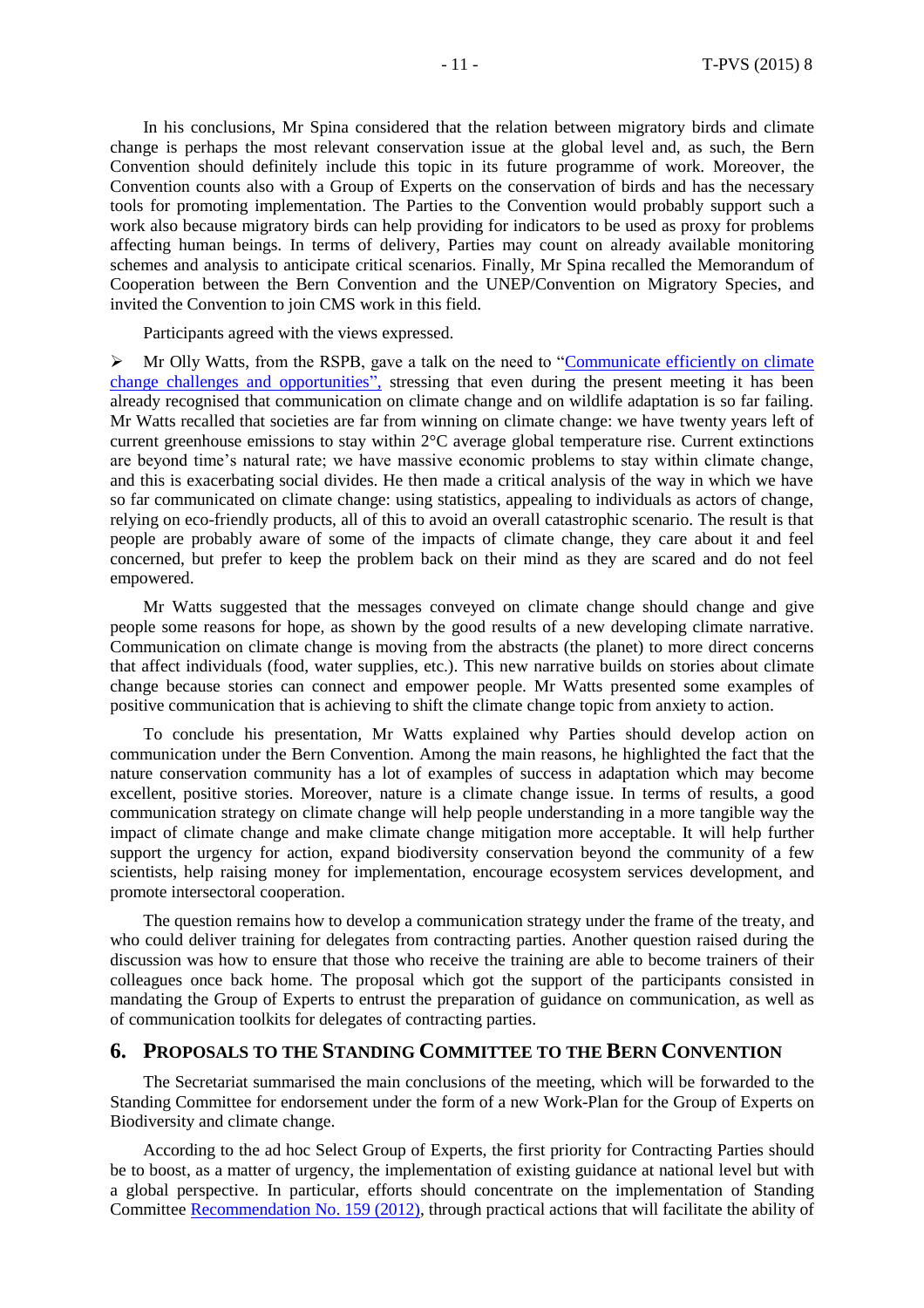species to respond to climatic change. As explained by Prof Huntley, especially important are "*those* actions that are necessary to enable species to achieve the range shifts that are expected to be of *fundamental importance and that are well-documented already to be taking place, although not at a sufficient rate to match the rate of climate change, and often severely hindered by habitat loss and/or by the impermeability of the wider landscape*".

As it is likely that some Parties will already have developed tools and implemented successful actions, sharing of best practice is strongly recommended.

Effective and fast implementation will also certainly require the assessment or re-assessment of species vulnerability, so to ensure that the species at higher risk are prioritised. The situation of seasonally migrant species should be also carefully assessed, in cooperation with the CMS. Moreover, the Group should assess the importance of European biodiversity in relation to the capacity of European ecosystems to adapt to climatic change.

Alongside, it is recommended to complete assessments of the vulnerability to climate change of all Bern Conventions species, since species that are at present widespread might be threatened in a near future. These assessments should be done taking into account the overall range and population of each species. The development of a common monitoring scheme for the monitoring of targeted species to assess the effectiveness of conservation measures should also be included within the tasks for the Group of Experts on Biodiversity and Climate Change under its new work-plan.

Another goal to achieve would be to ensure the adaptive management of protected areas. The management plans for such areas should take into account, and respond to, the expected consequences of climate change, and the need to facilitate the responses of species. The Group of Experts on Protected Areas and Ecological Networks is looking into this issue with regards to the Emerald Network, for which some management guidance are under preparation. Alongside the assessment of climate vulnerability of species, a review of the adequacy of Emerald network of protected sites to cater for the challenges of climate change for their species, ecological function and ecosystem services is recommended. It is further recommended to include climate change among the factors to be assessed during the on-the-spot appraisals carried out prior to the award or the renewal of the European Diploma for Protected Areas (EDPA), and to make the necessary recommendations to the managers of EDPA sites.

In addition, the Group should address the threats that Arctic biodiversity faces in a changing climatic context, among other by following and supporting the work of the Arctic Council and transpose, under the framework of the Convention, the necessary recommendations for its Contracting Parties. The Group might also wish to evaluate Arctic species of European interest to be suggested to the Standing Committee for inclusion in the Appendices of the Convention, where relevant.

Aware of the importance of an effective communication on climate change challenges and opportunities, the Group should prepare communication guidance and toolkits to help delegates of Contracting Parties promoting their national policies on climate change with particular focus on biodiversity and the issues, opportunities and benefits afforded with Emerald network sites.

Pending the availability of resources, the Convention should also promote research to underpin the development of more permeable landscapes, thus facilitating species' range shifts. Another field for promoting research would be the analysis of the impact of climate change adaptation and mitigation measures on biodiversity.

Regarding the methodology, the Group should refer to its mandate as contained in [Recommendation](https://wcd.coe.int/ViewDoc.jsp?id=2010677&Site=&BackColorInternet=B9BDEE&BackColorIntranet=FFCD4F&BackColorLogged=FFC679) No. 159 (2012) but also work on processes and dynamics, including in relation to the potential convergence of implementation of the recommendations by different sectors. The possibility of creating a joint working group for biodiversity and climate change for MEAs and other institutions (the EU for instance) should be further explored.

A draft meeting report will be circulated to the participants to this meeting for comments and amendments prior to the submission to the Bureau of the Standing Committee to the Bern Convention in September 2015. After the pre-validation of the Bureau, the final draft work-plan will be submitted to the Standing Committee, meeting in Strasbourg on 1-4 December. In case of endorsement, the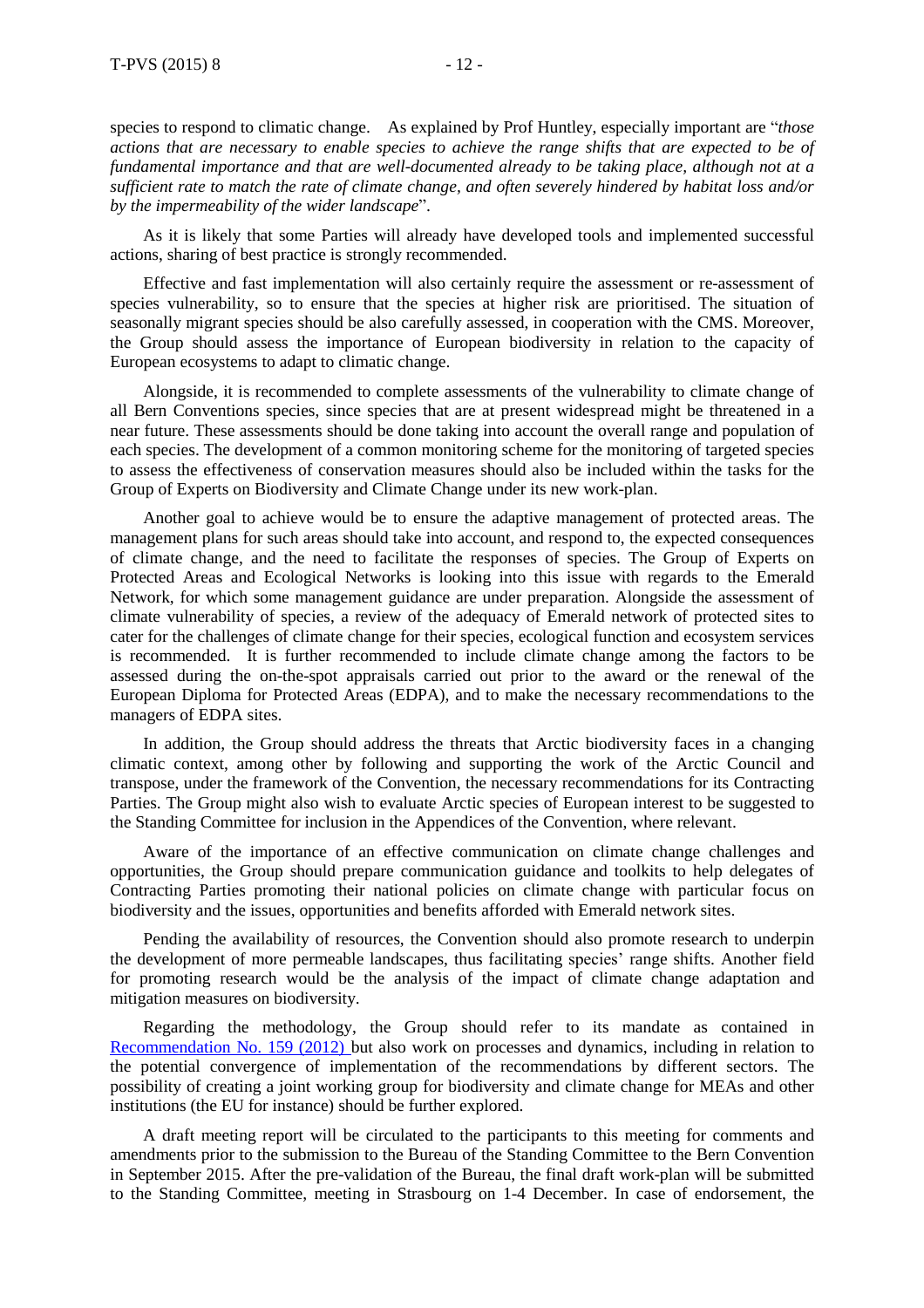Group of Experts on Biodiversity and Climate Change will have its first meeting under the new workplan in 2016.

## **7. OTHER BUSINESS**

None were raised

## **8. CLOSURE**

The Chair thanked the participants and the speakers for the interesting discussions, presentations and conclusions. She further thanked the Secretariat for the preparation of the meeting and the Italian authorities for the warm hospitality.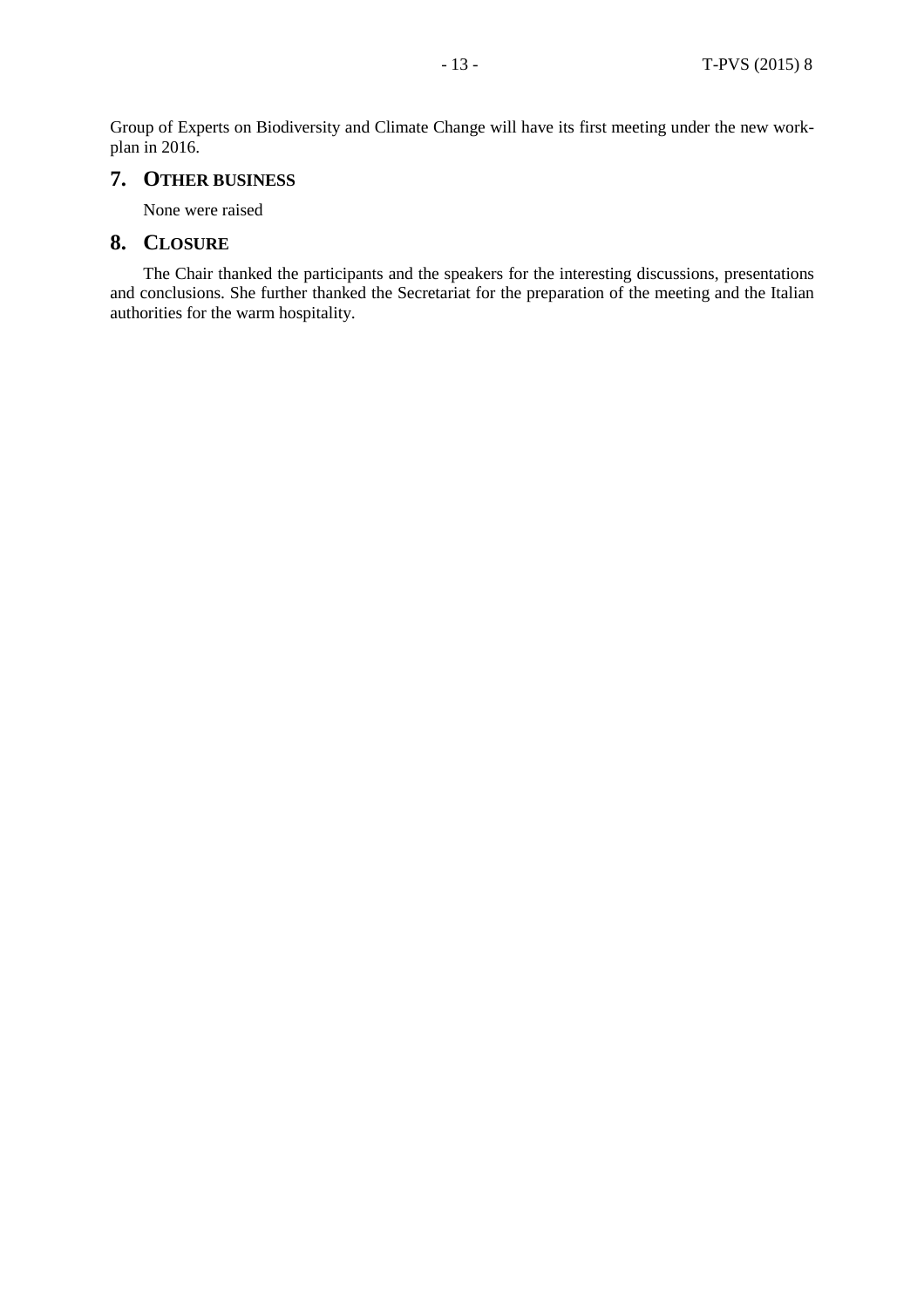**Annex 1**









Strasbourg, 21 April 2015

## **Bern Convention Select Group of Experts on Biodiversity and Climate Change**

Rome, Italy 28 April 2015

## **AGENDA**

\_\_\_\_\_\_\_\_\_\_

## **09H30 – 09H45**

## **1. Opening of the meeting**

*Mr Lorenzo Ciccarese, Member of the Scientific Committee, ISPRA Ms Ivana d'Alessandro, Head of the Biodiversity Unit, Council of Europe*

## **2. Adoption of the agenda**

## **09H45 – 10H30**

**3. Keynote speech**

*Professor Brian Huntley*

*Discussion*

## **10H30 – 11H15**

## **4. Implementation of relevant Standing Committee Recommendations**

 **Addressing climate change and biodiversity at national level: the experience of Switzerland**

*Mr Gian-Reto WALTHER, Scientific Officer, Federal Office for the Environment FOEN*

 **Implementing a National Strategy for climate change: the Slovak Republic**

*Mr Libor Ulrych, State Nature Conservancy, Slovak Republic*

**The consequences Climate Changes in Bosnia and Herzegovina**

*Ms Mirjana Milićev, PhD, University of Mostar*

*Discussion*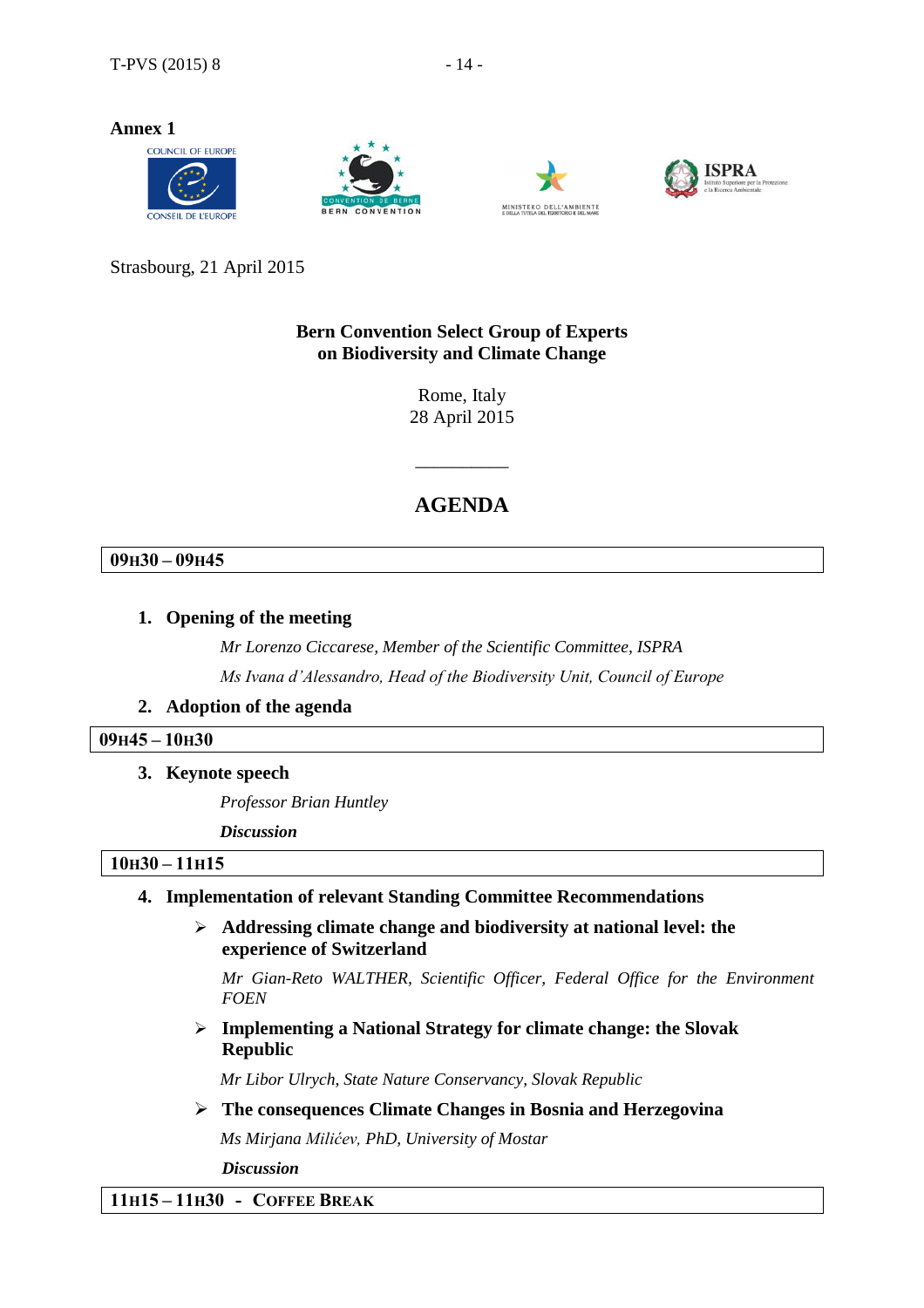## **5. Challenges and opportunities for future work**

**Ecosystem-based services and the transition to a greener economy**

*Prof Davide Pettenella, Università di Padova, Italy Discussion*

 **The CMS Programme of Work on Climate Change and Migratory Species: role and opportunities for the Bern Convention**

*Mr Colin Galbraith, Councillor for Climate Change, CMS*

*Discussion*

 **The biodiversity-climate change link and opportunities for convergence in implementation of different policies**

*Ms Karin Zaunberger, Policy Officer, Directorate-General Environment, European Commission*

*Discussion*

 **Integration of climate change adaptation into the management of ecological networks: site and landscape response**

*Mr Simon Duffield (Natural England) and Olly Watts (RSPB)*

*Discussion*

#### **14H15 – 16H30**

#### **Climate Change: challenges in the Arctic**

*Ms Linda Dalen, Section for Climate Science and Adaptation, Climate Department, Norwegian Environment Agency*

*Discussion*

 **Impact of extreme weather events on local communities and possible response from the local level**

*Mr Piotr Tryjanowski, Poznan University of Life Sciences, Poland*

*Discussion*

 **Mammal species' resilience to climate change and tools for conservation priority setting**

*Prof Carlo Rondinini, Research Scientist at Sapienza University of Rome and Coordinator of IUCN Global Mammal Assessment program*

*Discussion*

 **Migratory birds as indicators of environmental effects of climate change and tools for conservation priority setting**

*Mr Fernando Spina, Dirigente di Ricerca, Responsabile Area Avifauna Migratrice, ISPRA*

*Discussion*

**Communicating efficiently on climate change challenges and opportunities**

*Mr Olly Watts, RSPB*

*Discussion*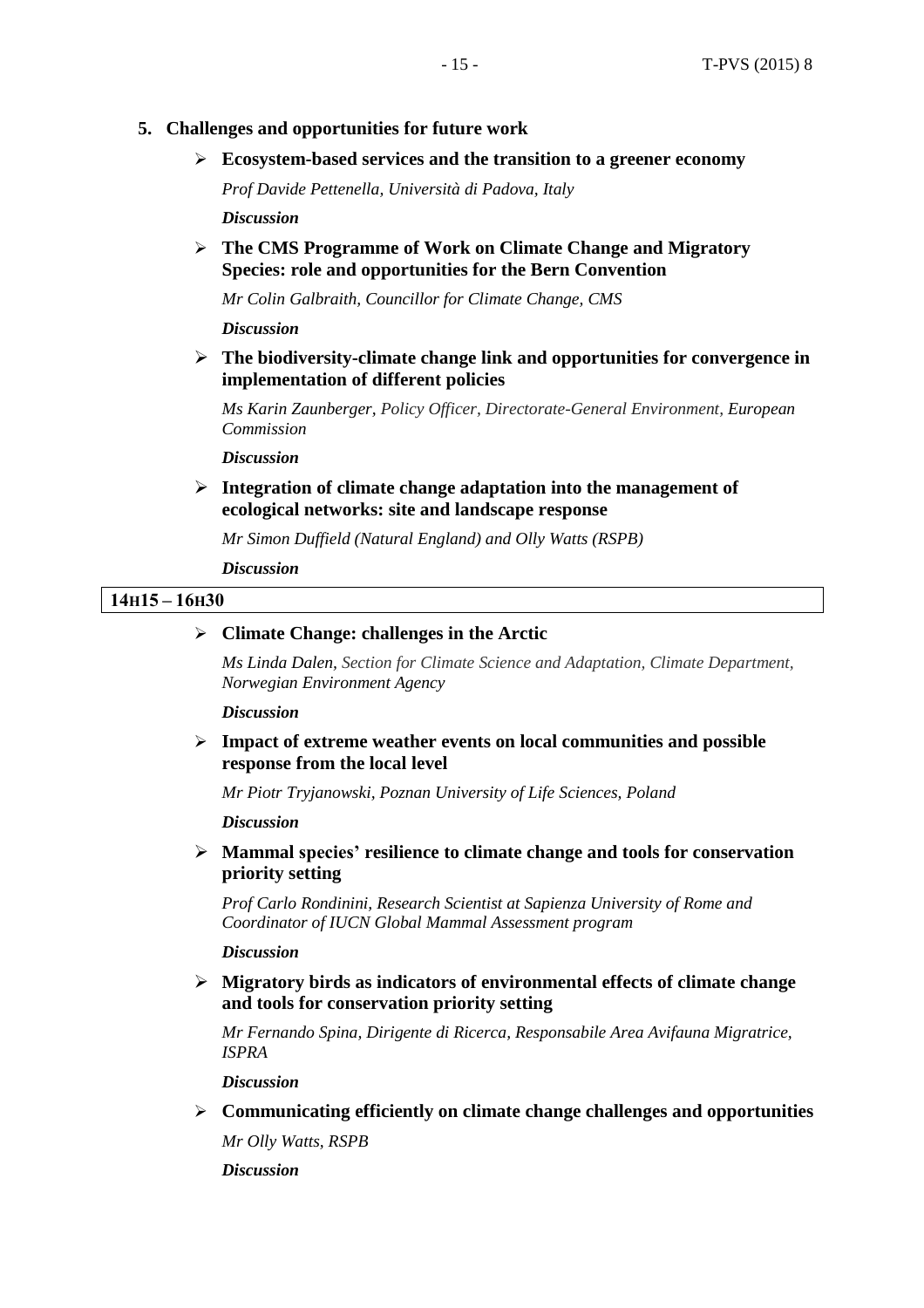## **16H30 – 17H00**

- **6. Proposals to the Standing Committee to the Bern Convention**
- **7. Other Business**
- **8. Closure**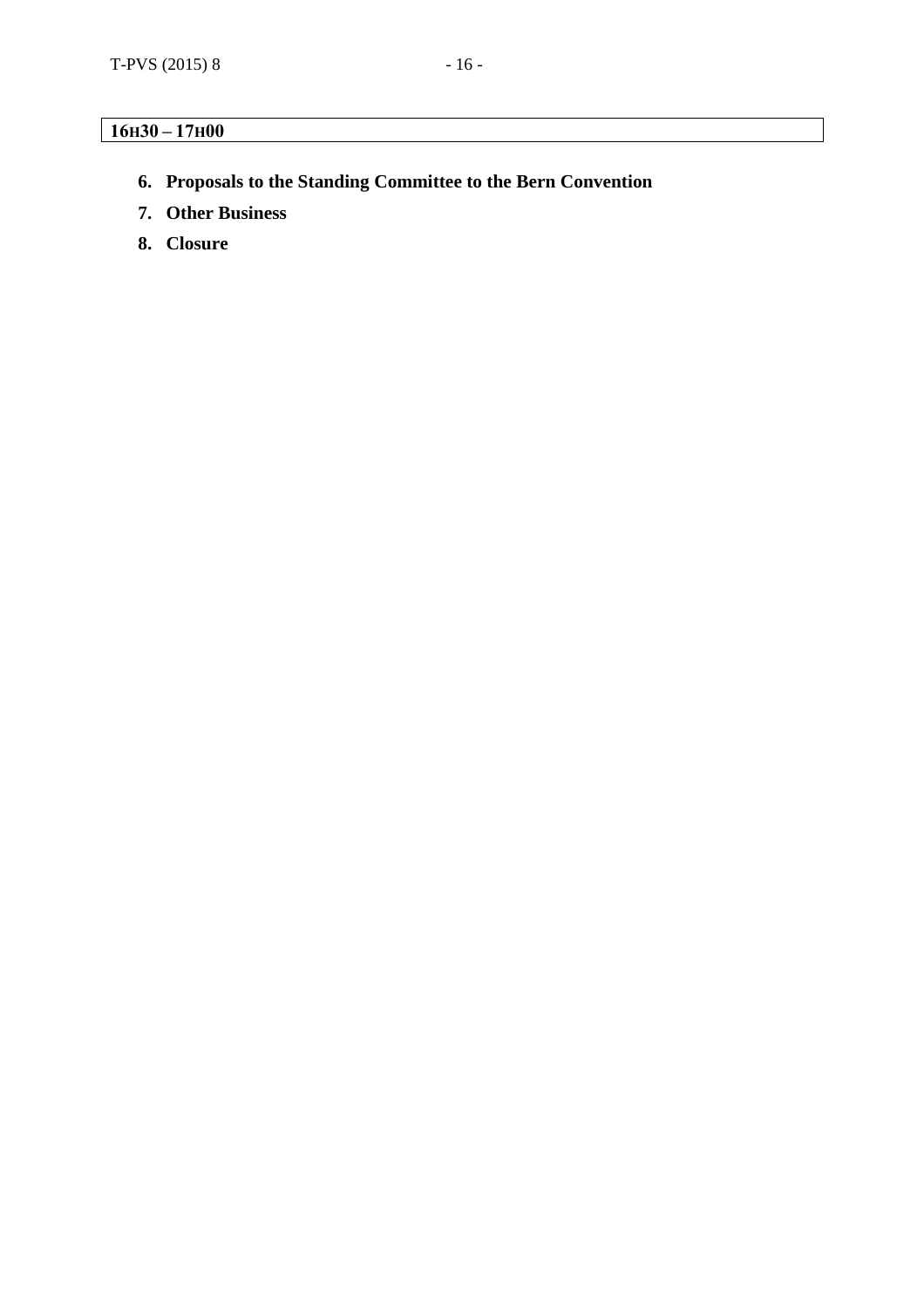**Annex 2**

## **LIST OF PARTICIPANTS / LISTE DES PARTICIPANTS**

**\_\_\_\_\_\_\_\_\_\_**

## **I. CONTRACTING PARTIES / PARTIES CONTRACTANTES**

#### **ALBANIA / ALBANIE**

Ms Nertila SADEDINI, Projects Unit, Projects and Integration Directorate, Ministry of the Environment, Rruga e Durresit, no. 27, TIRANA Tel: + 355 4 2270623. E-mail: [info@biosafety-al.com](mailto:info@biosafety-al.com) or [Nertila.sadedini@hotmail.com](mailto:Nertila.sadedini@hotmail.com)

*[Apologised for absence / Excusée]*

#### **ARMENIA / ARMÉNIE**

Ms Hasmik GHALACHYAN PhD, Head, Plant Resources Management, BMA Ministry of Nature Protection, Government Building 3, Republic Square, 0010 YEREVAN

Tel: +374 10 585349; 585469. Fax: +374 10 585469. E-mail: [ghalachyanhasmik@yahoo.com](mailto:ghalachyanhasmik@yahoo.com) or [interdpt@mnp.am](mailto:interdpt@mnp.am) or [min\\_ecology@mnp.am](mailto:min_ecology@mnp.am)

#### **BOSNIA AND HERZEGOVINA / BOSNIE-HERZÉGOVINE**

Ms Mirjana MILIĆEVIĆ, PhD (geoscience), University of Mostar, Faculty of Science and Education, Matice hrvatske bb, 88000 MOSTAR. Tel: +387 36355760. Fax: +387 [36355458.](mailto:+387%2036355458) E-mail: [mirjana.milicevic@sve-mo.ba](mailto:mirjana.milicevic@sve-mo.ba) or

[mirjana.milicevic@gmail.com](mailto:mirjana.milicevic@gmail.com)

### **EUROPEAN UNION / UNION EUROPÉENNE**

Ms Karin ZAUNBERGER, Policy Officer, Directorate-General Environment, European Commission, Av. de Beaulieu 5, B-1160 BRUSSELS, Belgium

Tel : +32 2 296 21 72. Fax: +32 2 299 08 95. E-mail : [karin.zaunberger@ec.europa.eu](mailto:karin.zaunberger@ec.europa.eu)

## **FRANCE / FRANCE**

Ms Capucine CROSNIER, Adjointe au Chef du bureau de la connaissance et de la stratégie nationale pour la biodiversité, Sous-direction de la protection et de la valorisation des espèces et de leurs milieux, Direction de l'eau et de la biodiversité, Direction générale de l'aménagement, du logement et de la nature, Ministère de l'écologie, du développement durable et de l'énergie, F-92055 LA DEFENSE Cedex.

Tel : +33 140 81 31 50. E-mail : [capucine.crosnier@developpement-durable.gouv.fr](mailto:capucine.crosnier@developpement-durable.gouv.fr)

#### **ITALY / ITALIE**

Ms Maria Carmela GIARRATANO, Director-general for Nature and Sea Protection, on behalf of the Ministry of the Environment, Land and Sea

#### **Italian Ministry for the Environment, Land and Sea (2 people)**

Ms Luisa PIERANTONELLI, Directorate for Sustainable Development, Environmental Damage, European Union and International Affairs, Italian Ministry for the Environment, Land and Sea, Via Cristoforo Colombo 44, I-00147 ROME

Tel: +39 06 57228157. Fax: +39 06 57228178. E-mail : [pierantonelli.luisa@minambiente.it](mailto:pierantonelli.luisa@minambiente.it)

Ms Vanessa LEONARDI, Italian Ministry for the Environment, Land and Sea, Directorate for Sustainable Development, Environmental Damage, European Union and International Affairs, Via Cristoforo Colombo 44, I-00147 ROME

Tel: +39 06 57228157. Fax: +39 06 57228178. E-mail : [leonardi.vanessa@minambiente.it](mailto:leonardi.vanessa@minambiente.it)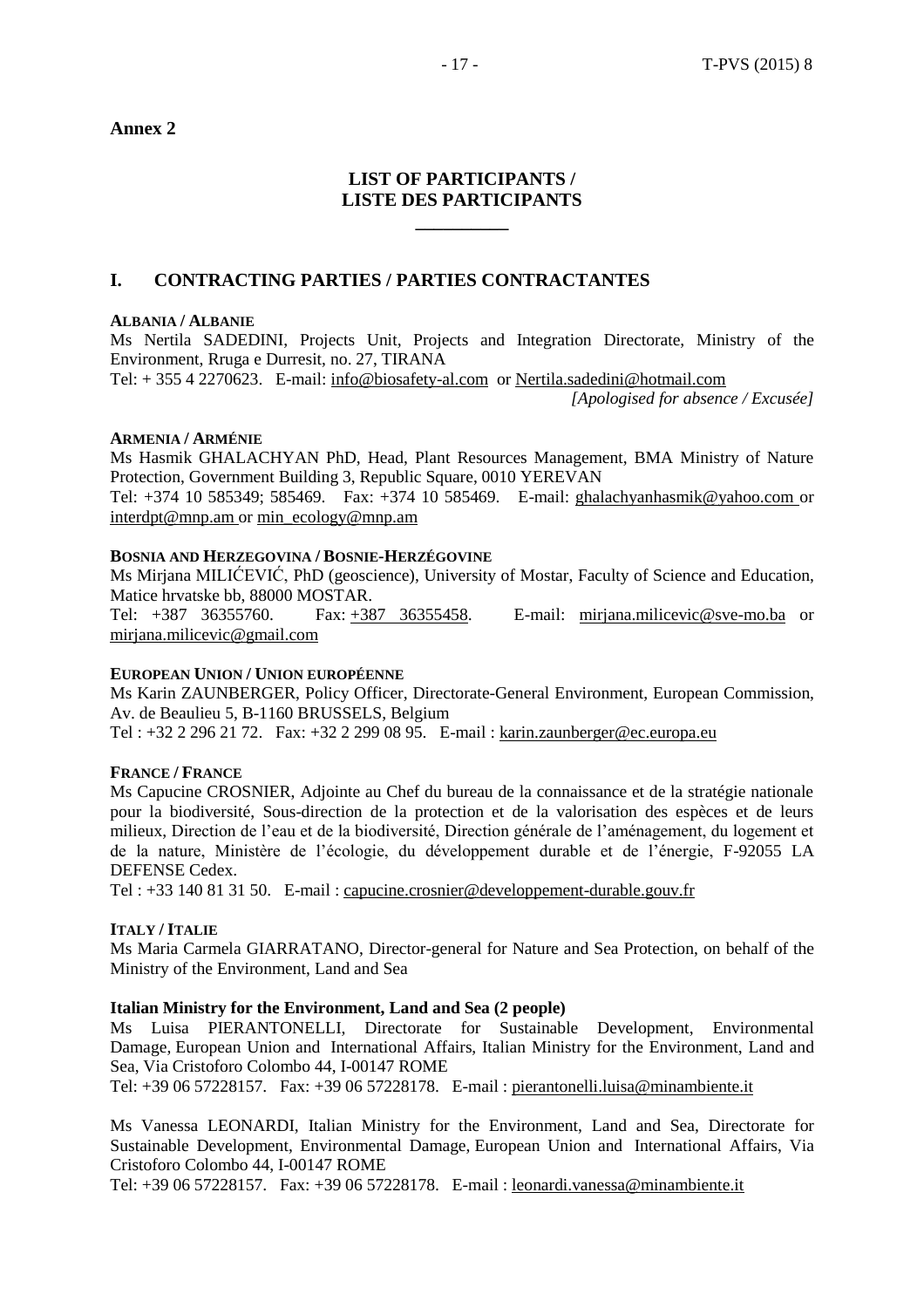Mr Dario VESPERTINO, Euro-Mediterranean Center for Climate Change, Via Antonio Pacinotti 5, I-01100 VITERBO

Tel/Fax: +39 076117 10 299 /+39 0761 17 10 731. E-mail: dario.vespertino[@cmcc.it](http://cmcc.it/) or [dariovespertino@gmail.com](mailto:dariovespertino@gmail.com)

#### **Istituto Superiore per la Protezione e la Ricerca Ambientale - ISPRA**

Mr Lorenzo CICCARESE, Membro del Consiglio Scientifico, Dipartimento Difesa della Natura, Istituto Superiore per la Protezione e la Ricerca Ambientale - ISPRA, Via Vitaliano Brancati 48, I-00144 ROME

E-mail: [lorenzo.ciccarese@isprambiente.it](mailto:lorenzo.ciccarese@isprambiente.it)

Ms Laura CASELLA, Ecosystem Restoration, ISPRA, Nature Conservation Dpt., Via Brancati 48, ROMA

Tel/fax : +39 0650074297. E-mail: [laura.casella@isprambiente.it](mailto:laura.casella@isprambiente.it)

Ms Francesca GIORDANO, Climate Change Mitigation, ISPRA, Atmosphere And Climate Unit, Via Brancati 48, ROMA Tel/fax : +39 0650072547. E-mail: [francesca.giordano@isprambiente.it](mailto:francesca.giordano@isprambiente.it)

Ms Stefania MANDRONE, Agriculture and Forest management, ISPRA, Nature Conservation Dpt., Via Brancati 48, ROMA Tel/fax : +39 0650074384. E-mail: [stefania.mandrone@isprambiente.it](mailto:stefania.mandrone@isprambiente.it)

Mr Valerio SILLI, Agriculture and Forest management, ISPRA, Nature Conservation Dpt., Via Brancati 48 ROMA Tel/fax : +39 0650074247. E-mail: [valerio.silli@isprambiente.it](mailto:valerio.silli@isprambiente.it)

Ms Chiara VICINI, Climate Change adaptation, ISPRA, Nature Conservation Dpt., Via Brancati 48, ROMA

Tel/fax : +39 0650074139. E-mail: [chiara.vicini@isprambiente.it](mailto:chiara.vicini@isprambiente.it)

#### **NORWAY / NORVEGE**

Ms Linda DALEN, Section for Climate Science and Adaptation, Climate Department, Norwegian Environment Agency, P.O. Box 5672 Sluppen, N-7485 TRONDHEIM. Tel: +47 73 58 05 00. E-mail: [linda.dalen@miljodir.no](mailto:linda.dalen@miljodir.no)

#### **POLAND / POLOGNE**

Mr Piotr TRYJANOWSKI, Professor, Institute of Zoology, Poznan University of Life Sciences, IZ PULS, Wojska Polskiego 71 C, 60-625 POZNAŃ Tel:  $+4861848765648$ . E-mail: [piotr.tryjanowski@gmail.com](mailto:piotr.tryjanowski@gmail.com)

#### **SLOVAK REPUBLIC / RÉPUBLIQUE SLOVAQUIE**

Mr Libor ULRYCH, Ing., PhD, State Nature Conservancy, Tajovského 28B, SK-974 01 BANSKÁ BYSTRICA.

Tel: +421.911.062361. E-mail: [libor.ulrych@sopsr.sk](mailto:libor.ulrych@sopsr.sk)

#### **SWITZERLAND / SUISSE**

Mr Gian-Reto WALTHER, Scientific Officer, Species, Ecosystems, Landscapes Division, Federal Office for the Environment FOEN, CH-3003 BERN Tel: +41 (0)31 322 93 64. Fax +41 (0)31 323 89 74. E-mail [gian-reto.walther@bafu.admin.ch](mailto:gian-reto.walther@bafu.admin.ch)